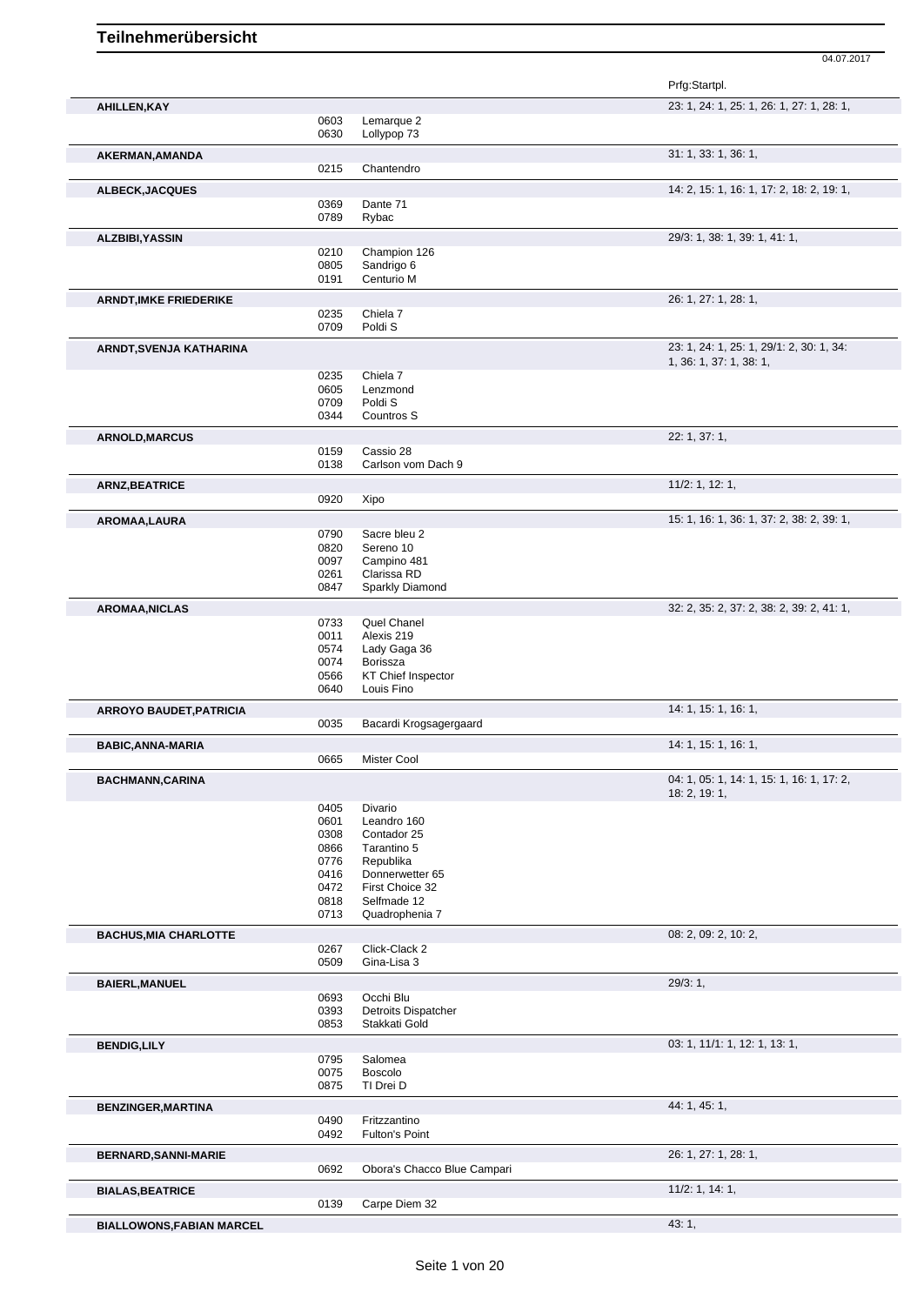**Teilnehmerübersicht**

|                               | 0950<br>0682 | May's Best<br>Nele J                                |                                                                                             |
|-------------------------------|--------------|-----------------------------------------------------|---------------------------------------------------------------------------------------------|
| <b>BLANKE, NATALIE</b>        |              |                                                     | 29/2: 2, 31: 2, 33: 2, 36: 2,                                                               |
|                               | 0298         | Concarneau                                          |                                                                                             |
|                               | 0110<br>0278 | Caprio 7<br>Coco J'Aime la Vie                      |                                                                                             |
| BORCHERT, MAX-HILMAR          |              |                                                     | 20: 2, 21: 2, 22: 2, 29/3: 2, 32: 2, 35:<br>2, 36: 1, 37: 1, 38: 2, 39: 2, 40: 1, 41:<br>2, |
|                               | 0356<br>0149 | Cuba Libre 29<br>Caspino 4                          |                                                                                             |
|                               | 0250         | Cinderella 612                                      |                                                                                             |
|                               | 0852         | Stagranno                                           |                                                                                             |
|                               | 0187<br>0104 | Cent-blue<br>Cap Paradize                           |                                                                                             |
|                               | 0204         | Chacco-Max                                          |                                                                                             |
|                               | 0576         | Lady Levista                                        |                                                                                             |
|                               | 0168         | Catherina H                                         |                                                                                             |
|                               | 0155<br>0279 | Cassin-Stella Colman<br>Coco Mambo K                |                                                                                             |
|                               | 0809         | Santos 819                                          |                                                                                             |
|                               | 0153         | Cassandra 366                                       |                                                                                             |
|                               | 0800<br>0184 | Samira 443<br>Cellestina L                          |                                                                                             |
|                               | 0329         | Cormitender                                         |                                                                                             |
|                               | 0590         | Las Vegas 208                                       |                                                                                             |
|                               | 0757<br>0683 | Quinto Fino<br>Nellson                              |                                                                                             |
|                               | 0561         | Kira 623                                            |                                                                                             |
|                               | 0565         | Koschi 2                                            |                                                                                             |
|                               | 0375<br>0470 | Darth Vader 8<br>Festival L                         |                                                                                             |
|                               | 0756         | Quintina 33                                         |                                                                                             |
|                               | 0203         | Chacco Red 3                                        |                                                                                             |
|                               | 0284<br>0128 | Colando 22<br>Carethano                             |                                                                                             |
| <b>BORKOWSKY, DIANA</b>       |              |                                                     | 44: 1, 45: 1,                                                                               |
|                               | 0408         | Dominion 4                                          |                                                                                             |
|                               | 0797<br>0371 | Salvador 139<br>Danzante                            |                                                                                             |
|                               |              |                                                     | 02: 1, 08: 1, 09: 1, 10: 1,                                                                 |
| <b>BOSSE,LEONIE-VICTORIA</b>  |              |                                                     |                                                                                             |
|                               | 0307         | Constantini 2                                       |                                                                                             |
|                               | 0376<br>0728 | Daydream Believer DSP<br>Que Bella B                |                                                                                             |
| <b>BREDOW,EILEEN-ANGELINA</b> |              |                                                     | 08: 1, 09: 1, 10: 1, 11/1: 1, 12: 1, 13:                                                    |
|                               | 0520         |                                                     | 1,                                                                                          |
|                               | 0768         | Gründleinshof's Golden Starlig<br>Rasputin 533      |                                                                                             |
|                               | 0678         | Murphy 186                                          |                                                                                             |
| <b>BREHMER, HEIKO</b>         |              |                                                     | 20: 1, 29/3: 2, 32: 1, 35: 1, 37: 1, 38:<br>1, 39: 1, 40: 1, 41: 1,                         |
|                               | 0192         | Cera 77                                             |                                                                                             |
|                               | 0117<br>0537 | Captain Olympic<br>Imperia 31                       |                                                                                             |
| <b>BRUHNS, ROBERT</b>         |              |                                                     | 20: 3, 21: 3, 29/3: 2, 32: 2, 35: 2, 37:                                                    |
|                               | 0504         |                                                     | 2, 38: 2, 39: 2, 40: 1, 41: 2,                                                              |
|                               | 0100         | Gepsom<br>Canderel 2                                |                                                                                             |
|                               | 0010         | Alexa 402                                           |                                                                                             |
|                               | 0218         | Charewa                                             |                                                                                             |
|                               | 0023<br>0323 | Aragonessa<br>Corbain                               |                                                                                             |
|                               | 0342         | Coubertin 3                                         |                                                                                             |
|                               | 0598         | Le Cequilo                                          |                                                                                             |
|                               | 0088<br>0507 | Cairo 34<br>Gigantik                                |                                                                                             |
|                               | 0517         | Goldquelle 2                                        |                                                                                             |
|                               | 0570         | La Vérité                                           |                                                                                             |
|                               | 0569<br>0293 | La Nessa<br>Con Bravo Girl PS                       |                                                                                             |
|                               | 0200         | Chacca Contouet PS                                  |                                                                                             |
|                               | 0214         | Chanella 2                                          |                                                                                             |
|                               | 0346         | Covina Ass                                          |                                                                                             |
|                               | 0578<br>0518 | Laffee<br>Grand L'avenir                            |                                                                                             |
|                               | 0503         | Geppathie                                           |                                                                                             |
|                               | 0213<br>0519 | Chanel 445                                          |                                                                                             |
|                               | 0864<br>0516 | <b>Great Princess</b><br>Sydney B 3<br>Goldeneye 18 |                                                                                             |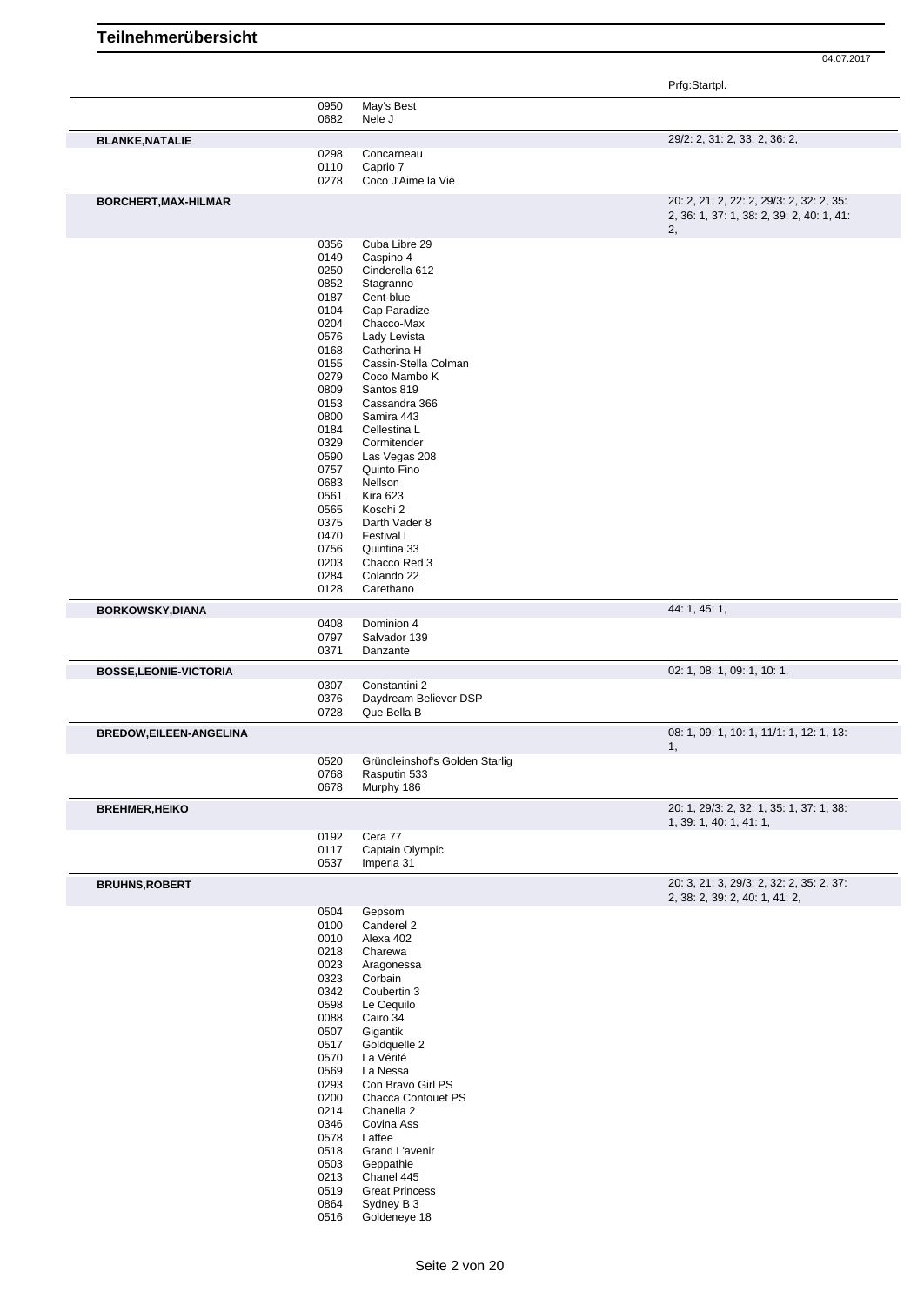|                               |              |                               | Prfg:Startpl.                             |
|-------------------------------|--------------|-------------------------------|-------------------------------------------|
|                               | 0619         | Lilly 646                     |                                           |
|                               | 0886         | Toulona                       |                                           |
| DANGELA, LOUISA               |              |                               | 29/2: 2, 31: 2, 33: 2, 36: 2,             |
|                               | 0900         | Velluto Rosso                 |                                           |
|                               | 0706         | Perix                         |                                           |
| <b>DANIELS, CELINA VON</b>    |              |                               | 31: 2, 33: 2, 36: 1,                      |
|                               | 0272<br>0671 | Co-Pilot 6<br>Monopoly 35     |                                           |
|                               |              |                               |                                           |
| <b>DEUTSCH, MAXI</b>          | 0046         | Baron H                       | 29/2: 1, 31: 1, 33: 1, 36: 1,             |
|                               |              |                               |                                           |
| DIETL, KATHARINA              |              |                               | 01: 1, 02: 1, 06: 1, 07: 1,               |
|                               | 0922<br>0724 | Zansibar 2<br>Quasbo          |                                           |
|                               |              |                               |                                           |
| DIETRICH, CHRISTIAN           |              |                               | 20: 2, 21: 1, 29/3: 1, 32: 1, 35: 1, 37:  |
|                               | 0460         | Famos 71                      | 1,                                        |
|                               | 0617         | Levistina 7                   |                                           |
|                               | 0064         | Black Balou 6                 |                                           |
|                               | 0260         | Clarissa 176                  |                                           |
|                               | 0628         | Lockstedter ESC               |                                           |
| DIETRICH, HELENA              |              |                               | 08: 1, 09: 1, 10: 1, 26: 1, 27: 1, 28: 1, |
|                               | 0615         | Levina E                      |                                           |
| DITTMANN, NORA                |              |                               | 42:1,                                     |
|                               |              |                               |                                           |
| DOERR, LEA                    |              |                               | 26: 1, 27: 1, 28: 1,                      |
|                               | 0512         | Girls Dream                   |                                           |
|                               | 0500         | Galiläa                       |                                           |
| DUESEDAU, MICHAEL             |              |                               | 03: 1, 29/3: 1, 32: 1, 35: 1,             |
|                               | 0402         | Discar                        |                                           |
|                               | 0047         | <b>Basalt F</b>               |                                           |
| <b>DUNGERN, ANTONIA VON</b>   |              |                               | 01: 1, 06: 1, 07: 1,                      |
|                               | 0730         | Queen Rubin 6                 |                                           |
|                               |              |                               | 17: 1, 18: 1, 19: 1,                      |
| <b>EBNER, ULF</b>             | 0495         | Fürst Lewitz                  |                                           |
|                               | 0765         | Raffinjo                      |                                           |
| <b>ECKARDT, TONI</b>          |              |                               | 31: 1, 33: 1, 36: 1, 41: 1,               |
|                               | 0651         | Lukas 910                     |                                           |
|                               |              |                               | 29/2: 1, 31: 2, 33: 2, 36: 2,             |
| <b>EGGERSMANN, FRIEDERIKE</b> | 0596         | Lauricio 2                    |                                           |
|                               | 0095         | Calotta 22                    |                                           |
|                               |              |                               | 44: 1, 45: 1,                             |
| <b>EHREN, KERSTIN</b>         | 0650         | Luise de finesse              |                                           |
|                               | 0892         | Ukina van Beekdal             |                                           |
| EHRICH, FRANZISKA             |              |                               | 02: 1, 04: 1, 05: 1, 11/2: 1, 14: 1, 17:  |
|                               |              |                               | 1, 18: 1, 19: 1,                          |
|                               | 0391         | Desafio 3                     |                                           |
|                               | 0631         | Look at me 82                 |                                           |
|                               | 0719         | Quantana 24                   |                                           |
| <b>ENDERT, ELLEN</b>          |              |                               | 29/2: 2, 31: 2, 33: 2, 36: 2, 37: 2, 38:  |
|                               |              |                               | 1, 39: 1, 41: 1,                          |
|                               | 0185<br>0296 | Celli 3<br>Conan 42           |                                           |
|                               | 0736         | Quentin 119                   |                                           |
|                               |              |                               | 20: 2, 21: 2, 23: 2, 29/3: 2, 32: 2, 35:  |
| <b>EWALD, FELIX</b>           |              |                               | 2, 37: 1, 38: 2, 39: 2, 40: 1, 41: 2,     |
|                               | 0337         | Cosivinia P                   |                                           |
|                               | 0034         | Avourneen 22                  |                                           |
|                               | 0223         | Charly Braun 13               |                                           |
|                               | 0424         | Dree Boeken's Diarados Roesch |                                           |
|                               | 0426<br>0173 | DSP Adrijana<br>Catyna        |                                           |
|                               | 0352         | Crowbar                       |                                           |
|                               | 0350         | Crime Time 6                  |                                           |
|                               | 0340         | Costacalvo                    |                                           |
|                               | 0165         | Castini 3                     |                                           |
|                               | 0127         | Caressando                    |                                           |
|                               | 0388<br>0320 | Demi-Lune<br>Coolivio PS      |                                           |
|                               | 0749         | Quin Blue 2                   |                                           |
|                               | 0448         | Epona 65                      |                                           |
|                               | 0288         | Colorado Blue 2               |                                           |
|                               | 0005         | Acocento                      |                                           |
|                               | 0766         | Rahmannshof Coolina           |                                           |
|                               | 0543         | Jacomo van ten Biesen         |                                           |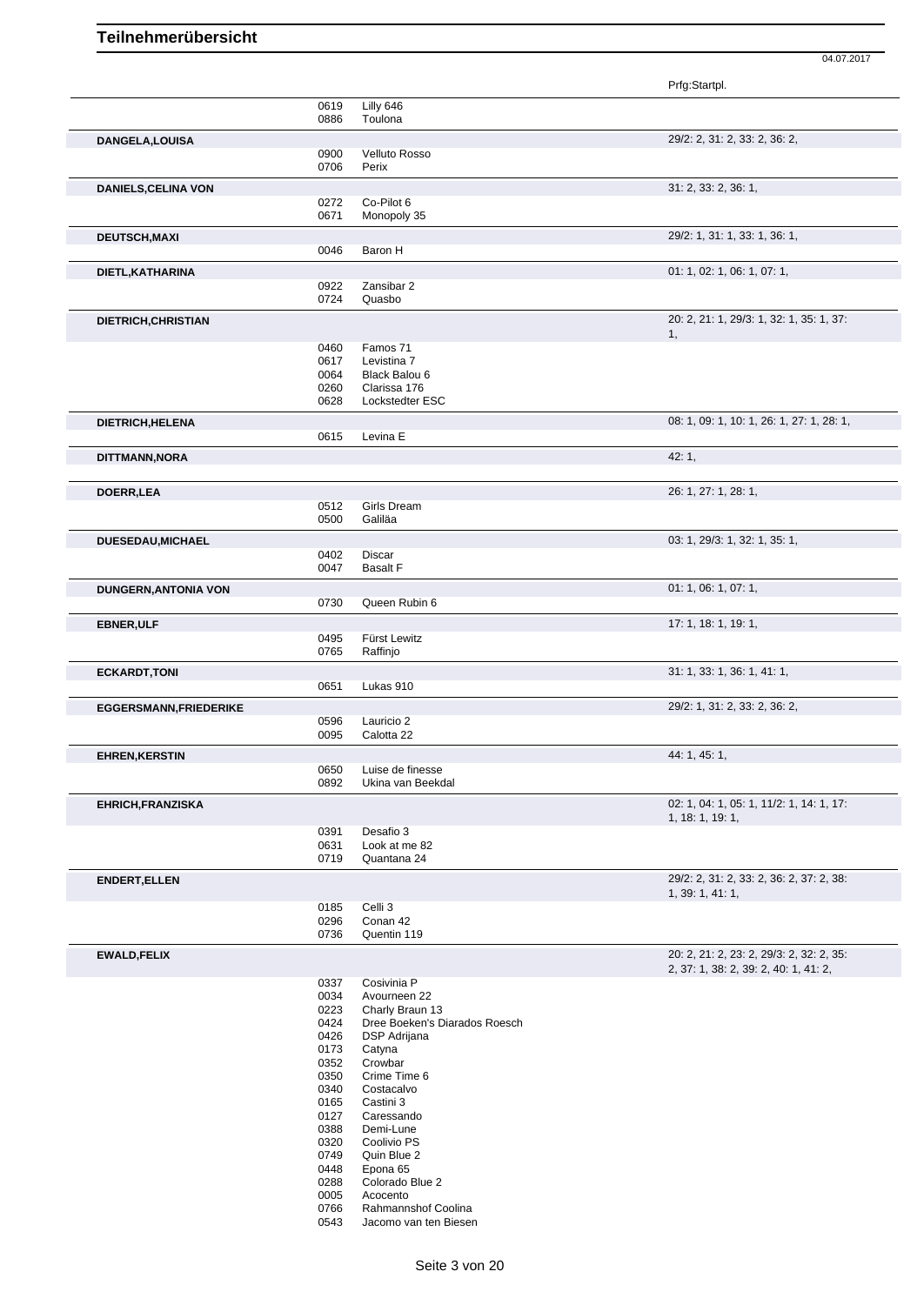|                              |              |                                      | Prfg:Startpl.                             |
|------------------------------|--------------|--------------------------------------|-------------------------------------------|
| <b>FAASS, MALIKA-FRIEDA</b>  |              |                                      | 26: 1, 27: 1, 28: 1,                      |
|                              | 0772         | Remmy Demmi                          |                                           |
| FELIXMUELLER, FRIDA          | 0949         | Cornedo 2                            | 29/2: 1, 31: 1, 33: 1,                    |
| FERRO MENENDEZ, EZEQUIEL AND |              |                                      | 21:3,22:1,                                |
|                              | 0572         | Lacoeur                              |                                           |
|                              | 0362         | Cypriana 4                           |                                           |
|                              | 0897         | Valerio 14                           |                                           |
|                              | 0896         | Valenzo 2                            |                                           |
|                              | 0120         | Cara 167                             |                                           |
|                              | 0625         | Little Chap S                        |                                           |
|                              | 0029         | Askalina F                           |                                           |
|                              | 0237<br>0357 | Chintau<br>Cuba Libre HR             |                                           |
|                              | 0737         | Quentin 136                          |                                           |
|                              | 0343         | Count Jo                             |                                           |
|                              | 0444         | Emi Initia                           |                                           |
|                              | 0036         | Backgammon 26                        |                                           |
|                              | 0257         | Clara 153                            |                                           |
|                              | 0508         | Gilbert F                            |                                           |
|                              | 0901         | Ventadour                            |                                           |
|                              | 0902         | Victoria 115                         |                                           |
|                              | 0443         | Emi Bordeau                          |                                           |
|                              | 0502         | Ge Wit Wel                           |                                           |
| FETTCHENHAUER, CARLOTTA      | 0449         | Erasmus 27                           | 08: 2, 09: 2, 10: 2, 26: 2, 27: 2, 28: 2, |
|                              | 0058         | <b>Belstaff</b>                      |                                           |
|                              | 0009         | Albführen's Valentino                |                                           |
|                              | 0954         | Coco Loco 10                         |                                           |
| <b>FIEDLER, LUISE</b>        |              |                                      | 08: 1, 09: 1, 10: 1,                      |
|                              | 0661         | Merle WK                             |                                           |
| <b>FIEDLER, STEPHANIE</b>    |              |                                      | 01: 1, 02: 1, 03: 1, 04: 1, 05: 1,        |
|                              | 0431<br>0049 | <b>DSP Quanta Costa</b><br>Belana 13 |                                           |
|                              | 0059         | Ben Benicio                          |                                           |
|                              | 0708         | Polaris 69                           |                                           |
| <b>FISCHER, PAULA</b>        |              |                                      | 23: 1, 24: 1, 25: 1,                      |
|                              | 0899         | Vario                                |                                           |
| <b>FISCHER, REINER</b>       |              |                                      | 20: 1, 21: 1, 29/3: 2, 32: 2, 35: 2, 37:  |
|                              |              |                                      | 2,                                        |
|                              | 0750         | Quin Rubin                           |                                           |
|                              | 0158         | Cassinus 3                           |                                           |
|                              | 0311         | <b>Contesse Blue</b>                 |                                           |
| <b>FLAMM, CHRISTIAN</b>      |              |                                      | 04: 1, 05: 1, 06: 1, 07: 1, 11/2: 1, 12:  |
|                              | 0815         | Science Fiction 2                    | 1, 14: 2, 15: 1, 16: 1,                   |
|                              | 0482         | <b>Forever Fantastic</b>             |                                           |
|                              | 0701         | Patrizia 79                          |                                           |
|                              | 0178         | Cecil 18                             |                                           |
| <b>FLEMISCH DR., SIMONE</b>  |              |                                      | 06: 1, 14: 1, 15: 1, 16: 1, 17: 1, 18: 1, |
|                              | 0542         | Jackson's                            | 19:1,                                     |
| <b>FLIEGNER, MAXIME</b>      |              |                                      | 08: 2, 09: 2, 10: 2, 23: 2, 24: 2, 25: 2, |
|                              | 0688         | Nice Fire                            |                                           |
|                              | 0663         | Mila 48                              |                                           |
|                              | 0887         | Treskow                              |                                           |
| <b>FLINZER, FELIX</b>        |              |                                      | 20: 2, 21: 1, 29/2: 1, 38: 1, 39: 1, 41:  |
|                              | 0339         | Costa-Blue                           | 1,                                        |
|                              | 0142         | Casabi RN                            |                                           |
|                              | 0347         | Covolsky FAP                         |                                           |
| <b>FLINZER, SVENJA</b>       |              |                                      | 20: 1, 21: 1, 22: 1,                      |
|                              | 0171         | Caturo T                             |                                           |
| <b>FONTES, GODRUN</b>        | 0914         | Why so shy 2                         | 11/1: 1, 12: 1, 13: 1,                    |
|                              | 0758         | Quirina 32                           |                                           |
| FRANZ, PAULA                 |              |                                      | 11/1: 1, 12: 1, 13: 1,                    |
|                              | 0836         | Sir Rubin 3                          |                                           |
| FREYE, ANDREA                | 0825         | Show Jumper                          | 04: 1, 05: 1, 31: 1, 33: 1, 36: 1,        |
|                              | 0748         | Quimerico Chico                      |                                           |
|                              | 0043         | <b>Balou's Saraszene</b>             |                                           |
|                              | 0780         | Rocket Royal                         |                                           |
|                              | 0843         | Solo con te 2                        |                                           |
|                              | 0044         | Balouna F                            |                                           |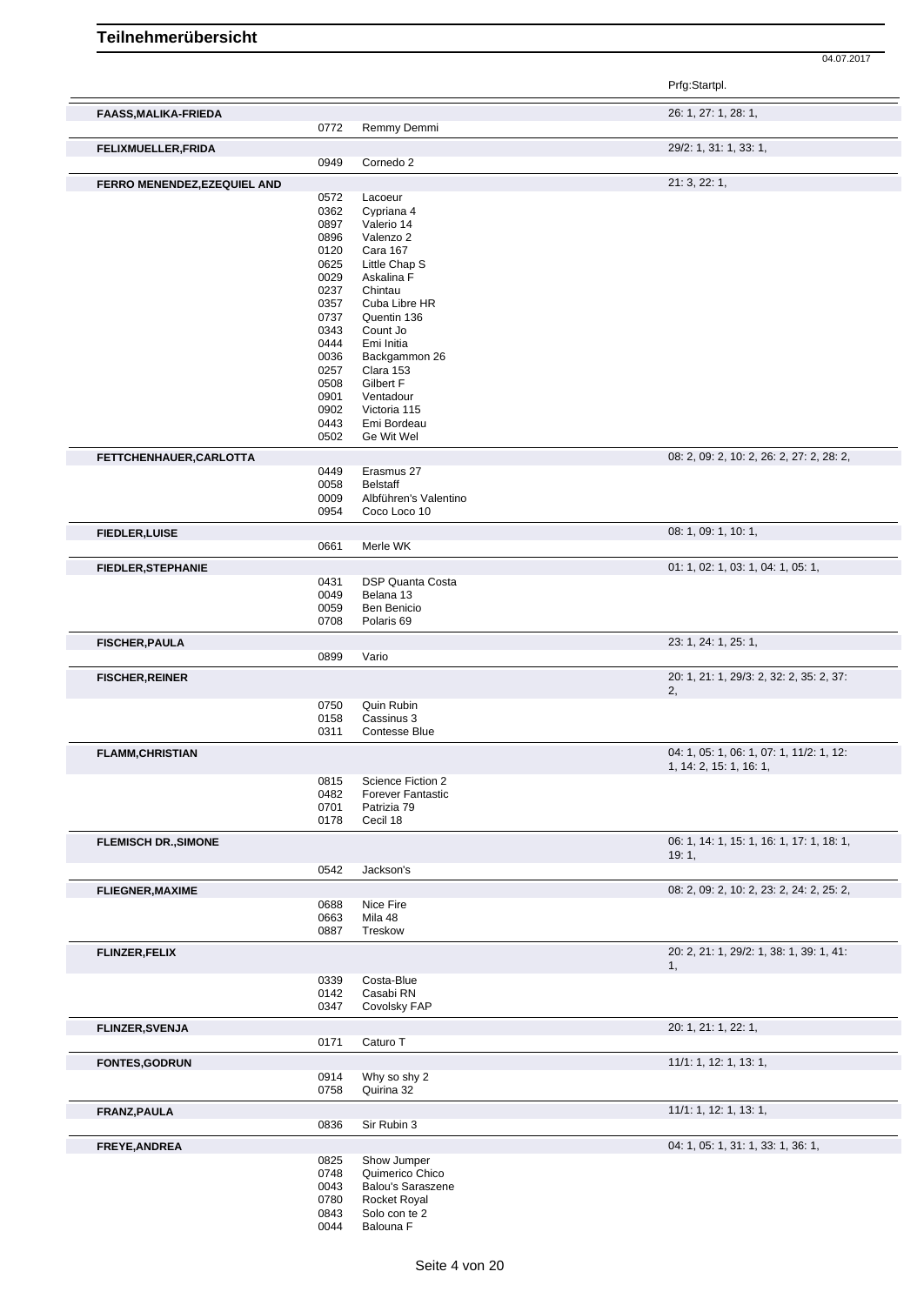|                             |              |                            | Prfg:Startpl.                                                |
|-----------------------------|--------------|----------------------------|--------------------------------------------------------------|
|                             | 0732         | Queensland B               |                                                              |
| FREYE, JESSICA              |              |                            | 20: 2, 22: 2, 31: 1, 33: 1, 36: 1, 38: 1,                    |
|                             | 0825         | Show Jumper                | 39: 1, 41: 1,                                                |
|                             | 0748         | Quimerico Chico            |                                                              |
|                             | 0043         | <b>Balou's Saraszene</b>   |                                                              |
|                             | 0843         | Solo con te 2              |                                                              |
|                             | 0044         | Balouna F                  |                                                              |
| FRIEDEMANN, ANJA            | 0275         | Coca Cola J                | 29/2: 1, 31: 1,                                              |
|                             |              |                            |                                                              |
| FRIEDRICHSON, DOERTHE       | 0723         | Quasar de Rouge            | 02: 1, 04: 1,                                                |
|                             | 0755         | Quintessa 52               |                                                              |
| <b>FRIELING, SANDRA</b>     |              |                            | 05:3,                                                        |
|                             | 0179         | Celencio                   |                                                              |
|                             | 0387         | Deluxe K                   |                                                              |
|                             | 0382         | Debussy 22                 |                                                              |
| <b>FUETZ,ISABEL</b>         | 0764         | Radschputana               | 11/1: 1, 12: 1, 13: 1,                                       |
|                             | 0385         | Delia 113                  |                                                              |
|                             | 0689         | Nicolo 25                  |                                                              |
|                             | 0372         | Daria 129                  |                                                              |
| <b>GAERTNER, LUISE</b>      |              |                            | 08: 1, 09: 1, 10: 1,                                         |
|                             | 0784         | Roseon                     |                                                              |
| <b>GAERZ, ANNE-SOPHIE</b>   |              |                            | 02:1,                                                        |
|                             | 0065         | Black Pearl 40             |                                                              |
|                             | 0580         | Lahgentinus                |                                                              |
| GARBELLA, PETER             |              |                            | 29/3: 2, 32: 2, 35: 2, 37: 2, 39: 2, 41:<br>1,               |
|                             | 0246         | Chucky 18                  |                                                              |
|                             | 0090         | Calida 87                  |                                                              |
|                             | 0743         | Quibell 20                 |                                                              |
|                             | 0072         | Bonita 448                 |                                                              |
|                             | 0281         | Coconut Grove P            |                                                              |
|                             | 0119         | Captian Jack D             |                                                              |
|                             | 0222<br>0903 | Charlet H<br>Ville Valo    |                                                              |
|                             | 0484         | Forrest 44                 |                                                              |
|                             | 0496         | Fuzhou                     |                                                              |
|                             |              |                            |                                                              |
| <b>GATZKE DR., NORA</b>     | 0511         | Gioconda 40                | 20:1,                                                        |
|                             | 0587         | Laredo con Viento          |                                                              |
|                             | 0396         | Diabella 6                 |                                                              |
|                             | 0255         | Cixpac                     |                                                              |
|                             | 0032         | Askirah K                  |                                                              |
|                             | 0251         | Cinderella 723             |                                                              |
|                             | 0524         | Harizona                   |                                                              |
| <b>GEHRZ,LEONIE</b>         |              |                            | 02: 1, 11/1: 1, 12: 1, 13: 1,                                |
| <b>GERDES, HERMANN</b>      |              |                            | 05:1,                                                        |
|                             | 0947         | Rocco Forte 3              |                                                              |
| <b>GEYER, MAXI</b>          |              |                            | 29/1: 1, 30: 1, 34: 1,                                       |
|                             | 0401         | Dino S 2                   |                                                              |
|                             | 0133<br>0318 | Carlina P<br>Cookie P      |                                                              |
|                             |              |                            |                                                              |
| GIBSON, KIMBERLEY ALEXANDRA |              |                            | 29/2: 1, 31: 2, 33: 2, 36: 2, 37: 1, 38:<br>1, 39: 1, 40: 1, |
|                             | 0884         | Tingirl                    |                                                              |
|                             | 0658         | Mc Leod 2                  |                                                              |
|                             | 0423         | Dree Boeken's Casparino    |                                                              |
| <b>GIESE, SHIRLEY SUE</b>   |              |                            | 43: 1,                                                       |
|                             | 0364         | Dakapo 62                  |                                                              |
|                             | 0412<br>0788 | Donna Domara<br>Rubina 402 |                                                              |
| <b>GINER, JULIA</b>         |              |                            | 14: 1, 15: 1, 16: 1,                                         |
|                             | 0939         | Wytens                     |                                                              |
| <b>GOELLER, SVEN</b>        |              |                            | 20:1,                                                        |
|                             | 0890         | Ubiluc                     |                                                              |
| <b>GOLLE, JULIEN</b>        |              |                            | 26: 1, 27: 1, 28: 1,                                         |
|                             | 0826         | Shutterfly's Boy           |                                                              |
| <b>GRANDKE, ISABELLE</b>    |              |                            | 29/1: 2, 30: 2, 31: 1, 33: 1, 34: 2, 36:                     |
|                             |              |                            | 1,                                                           |

Luna 1422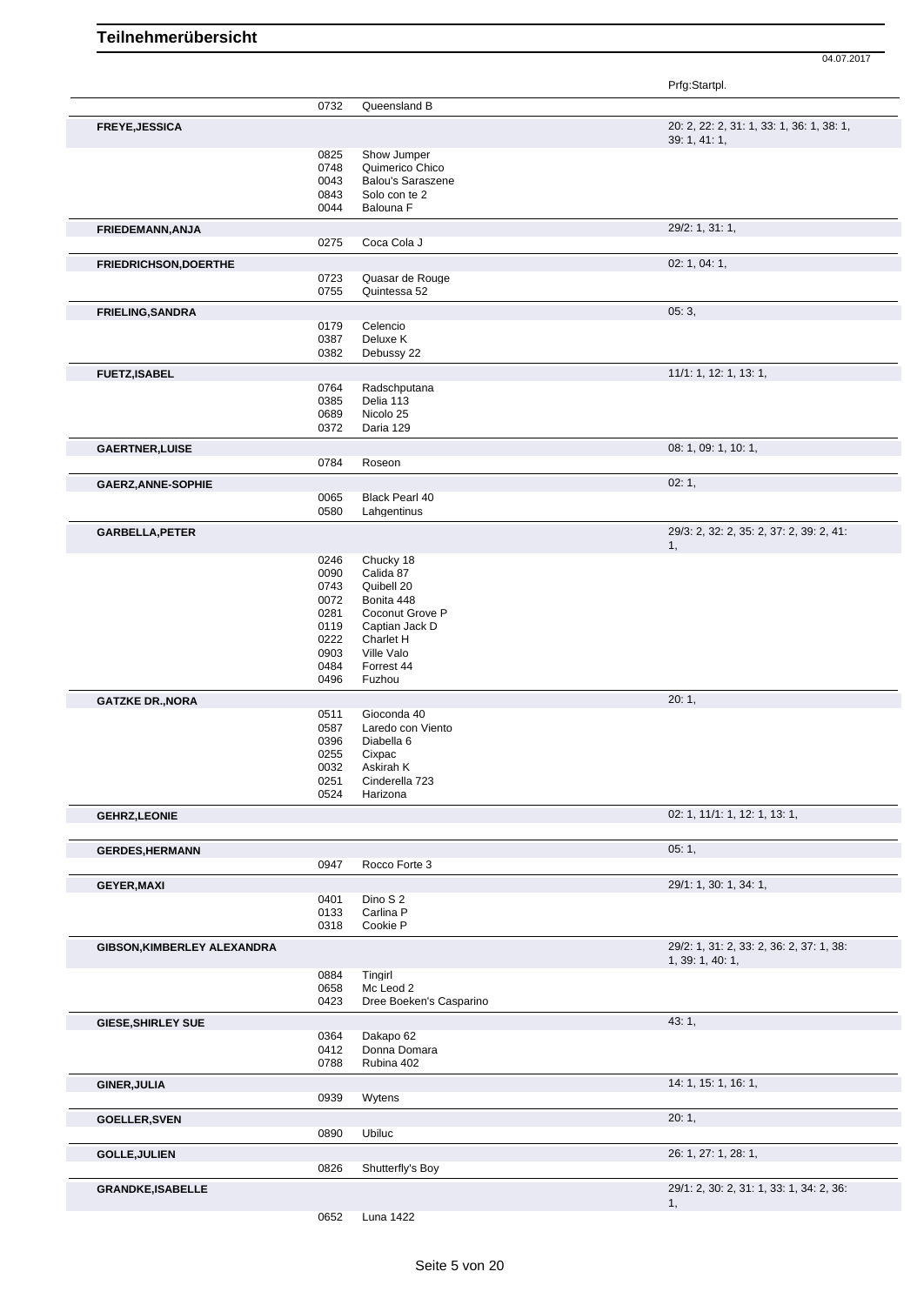|                                | 0442         | Elusive Touch                     |                                                |
|--------------------------------|--------------|-----------------------------------|------------------------------------------------|
|                                | 0146         | Casillas 12                       |                                                |
|                                | 0611         | Let's Fetz 9                      |                                                |
|                                | 0234         | Chica's El Loco                   |                                                |
|                                | 0265         | Cleonia                           |                                                |
|                                | 0310         | Contendra FK                      |                                                |
|                                | 0762         | Quukske                           |                                                |
| <b>GRUBE, JULIANE</b>          |              |                                   | 02:1,                                          |
|                                | 0386         | Delores <sub>2</sub>              |                                                |
| GRYCZYNSKA, ALEKSANDRA         |              |                                   | 15:1, 16:1,                                    |
|                                | 0936         | <b>Bzdura</b>                     |                                                |
| <b>GWINNER, EMIL VON</b>       |              |                                   | 26: 1, 27: 1, 28: 1, 29/1: 1, 30: 1, 34:<br>1, |
|                                | 0888         | Twice as Tough                    |                                                |
|                                | 0438         | Durante                           |                                                |
| <b>GYLL, KATHLEEN AMBER</b>    | 0669         | MonAmi Golden Champion            | 01: 1, 03: 3,                                  |
|                                | 0670         | MonAmi Golden Fire                |                                                |
|                                | 0668         | Mon Ami Golden Knight             |                                                |
| <b>HACK,LEONIE</b>             |              |                                   | 23: 1, 24: 1, 25: 1,                           |
|                                | 0025         | Ares 143                          |                                                |
|                                |              |                                   | 29/2: 1, 31: 1, 33: 1,                         |
| <b>HAGEMEIER, LINA</b>         | 0162         | Casskoli                          |                                                |
|                                |              |                                   |                                                |
| <b>HAGEWIESCHE, SASKIA</b>     | 0535         | <b>Holsteins Whisper</b>          | 08: 1, 09: 1, 10: 1, 23: 1, 24: 1, 25: 1,      |
|                                |              |                                   |                                                |
| <b>HAINZL, AMY</b>             |              |                                   | 08: 2, 09: 2, 10: 2,                           |
|                                | 0392<br>0614 | Desparo<br>Lettenhofs Easy Finish |                                                |
|                                |              |                                   |                                                |
| <b>HANISCH, ANDREA</b>         |              |                                   | 11/2: 1, 12: 1, 14: 1, 15: 1,                  |
|                                | 0433         | <b>DSP Santa Klaus</b>            |                                                |
| <b>HANSEN, KATRIN</b>          |              |                                   | 01: 1, 02: 1, 03: 1,                           |
|                                | 0865<br>0054 | Sylvester 125<br>Belle de Carpie  |                                                |
|                                | 0528         | Hellboy 7                         |                                                |
|                                | 0803         | San Simonetti                     |                                                |
|                                | 0070         | <b>Bonfire B</b>                  |                                                |
| <b>HEIMBACH, MELVIN JORDEN</b> |              |                                   | 08: 2, 09: 2, 10: 2, 26: 2, 27: 2, 28: 2,      |
|                                | 0806         | Sandrokid                         |                                                |
|                                | 0450         | Escade                            |                                                |
|                                | 0224         | Charly Brown 284                  |                                                |
|                                | 0421         | Doug 3                            |                                                |
| <b>HELDT, PAUL</b>             |              |                                   | 26: 1, 27: 1, 28: 1,                           |
|                                | 0550         | Just Pia                          |                                                |
|                                | 0556         | Karlo 48                          |                                                |
| <b>HELLWIG,LENA</b>            |              |                                   | 20: 1, 21: 1, 29/2: 2, 31: 1, 33: 1, 36:<br>1. |
|                                | 0238         | Chinzano 5                        |                                                |
|                                | 0399         | Diavari 2                         |                                                |
| <b>HELLWIG, MALIN</b>          |              |                                   | 26: 1, 27: 1, 28: 1,                           |
|                                | 0591         | Lasandra 12                       |                                                |
| <b>HENTRICH, CHRISTINA</b>     |              |                                   | 29/1: 1, 30: 1, 34: 1,                         |
|                                | 0589         | Larissa 820                       |                                                |
| <b>HERTEL, TINA</b>            |              |                                   | 20: 1, 30: 2,                                  |
|                                | 0157         | Cassini's Fleur du Printemp       |                                                |
|                                | 0268         | Clintani 2                        |                                                |
|                                | 0099         | Cancara's Fauxpas                 |                                                |
| <b>HERTSCH, INGRID</b>         |              |                                   | 17: 2, 18: 2,                                  |
|                                | 0767         | Ramazzotti 62                     |                                                |
|                                | 0531<br>0413 | Hilarius 8<br>Donna Doria 22      |                                                |
|                                |              |                                   |                                                |
| <b>HERZ, SVENJA</b>            |              |                                   | 33: 2, 36: 2, 37: 2, 38: 2, 39: 2, 41: 2,      |
|                                | 0568<br>0867 | La Conga<br>Tender 13             |                                                |
|                                | 0069         | Bonaire 8                         |                                                |
|                                | 0567         | L'Esperance 2                     |                                                |
|                                | 0014         | Alicia SN                         |                                                |
|                                | 0893         | Ulivan                            |                                                |
| <b>HEUBLEIN, THERESA</b>       |              |                                   | 29/1: 1, 30: 1, 31: 1, 33: 1, 34: 1,           |
|                                | 0313         | Contine du Ry                     |                                                |
| <b>HILGER, CHRISTIN</b>        |              |                                   | 04: 1, 06: 2, 07: 1, 11/2: 1, 12: 1, 14:       |
|                                |              |                                   | 2, 15: 1, 16: 1, 17: 1, 18: 1,                 |
|                                | 0627         | <b>Little Sweety</b>              |                                                |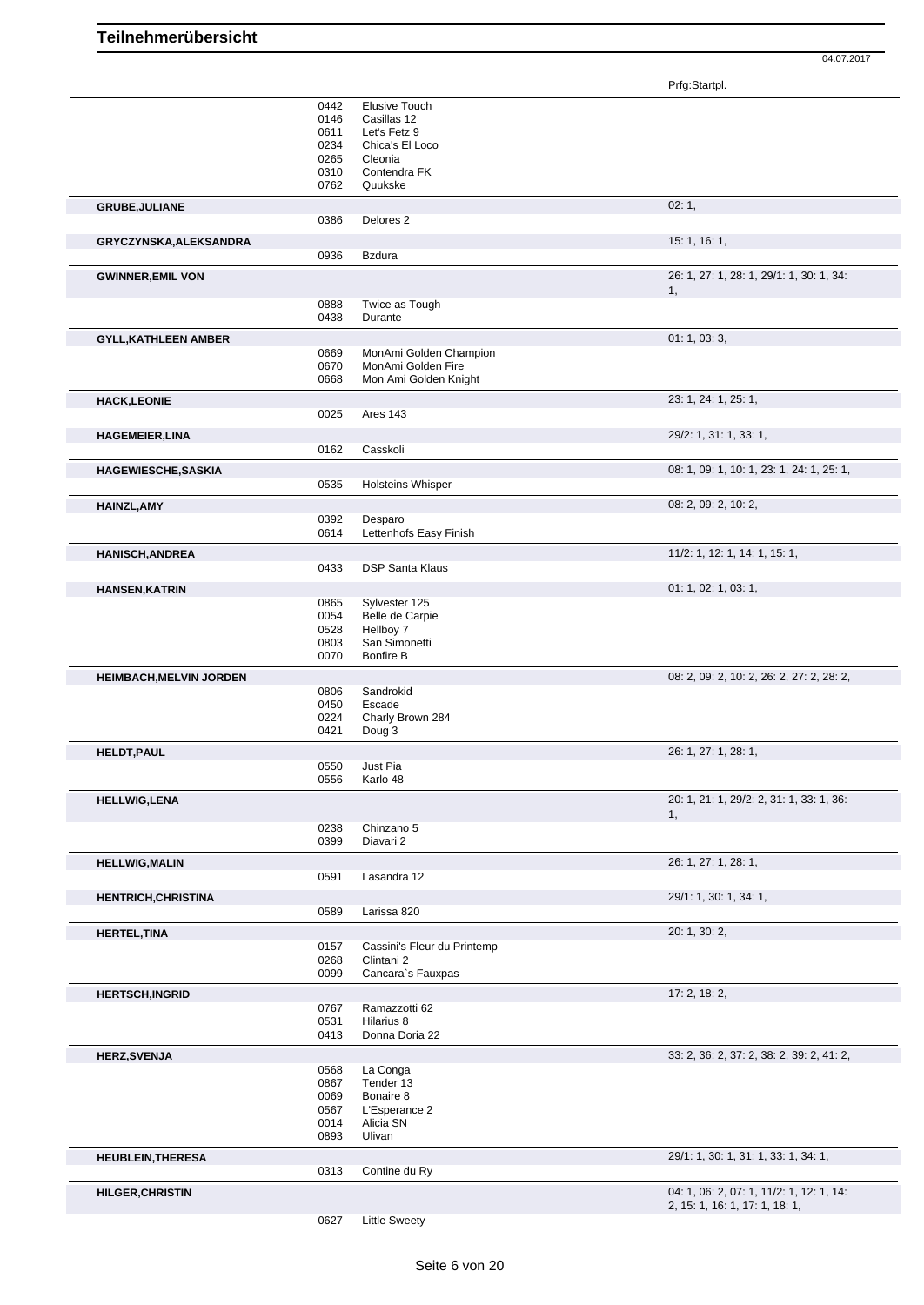|                               | 0547<br>0411 | Jones 8<br>Donna Argentina 4        |                                                              |
|-------------------------------|--------------|-------------------------------------|--------------------------------------------------------------|
|                               | 0844         | Solo Sincero                        |                                                              |
|                               | 0486<br>0779 | Fragrance 3<br>Rock Emotion         |                                                              |
|                               | 0822         | Seymour                             |                                                              |
| <b>HILLE, JASMIN</b>          |              |                                     | 29/1: 2, 30: 2, 31: 1, 33: 1, 34: 2, 36:<br>1.               |
|                               | 0583<br>0588 | Landfee 58<br>Larina 140            |                                                              |
|                               | 0429         | <b>DSP Cortano</b>                  |                                                              |
| <b>HIPP, LUISE</b>            |              |                                     | 11/1: 2, 12: 2, 13: 2,                                       |
|                               | 0415<br>0414 | Donna Summer 5<br>Donna Lucia 12    |                                                              |
|                               | 0657         | Maxwell 47                          |                                                              |
| HIRRLE, HEINZ-INGO            |              |                                     | 29/3: 1, 32: 2, 35: 2, 37: 1, 38: 1, 39:<br>1, 41: 1,        |
|                               | 0326<br>0644 | Corfu <sub>6</sub><br>Lucatoni 23   |                                                              |
| <b>HOEING, CHARLOTTE</b>      |              |                                     | 26: 2, 27: 2, 28: 2, 29/1: 1, 30: 1, 31:                     |
|                               |              |                                     | 1, 33: 1, 34: 1, 36: 1,                                      |
|                               | 0249<br>0040 | Cibelle 2<br>Bajala 2               |                                                              |
|                               | 0101         | Candida BS Z                        |                                                              |
|                               | 0475         | Fixit 3                             |                                                              |
| <b>HOFFMANN LOPEZ, ISABEL</b> | 0608         | Leroy - H                           | 20:1,                                                        |
| <b>HOFFMANN, MAREN</b>        |              |                                     | 20: 1, 21: 1, 22: 1, 29/1: 1, 30: 1, 34:                     |
|                               |              |                                     | 1,                                                           |
|                               | 0498<br>0198 | Galante 103<br>Cessy 47             |                                                              |
| <b>HOFFMANN, STEPHAN</b>      |              |                                     | 20: 2, 21: 1, 22: 1, 29/3: 2, 32: 2, 35:                     |
|                               | 0239         | Chnip Chnap                         | 2,                                                           |
|                               | 0316         | Conto Blanco 2                      |                                                              |
| HORNKOHL, CAROLIN             |              |                                     | 03: 1, 12: 1, 16: 1,                                         |
|                               | 0111<br>0422 | Capristern 4<br>Dramaturg 2         |                                                              |
| <b>HOSSE, FRANZISKA</b>       |              |                                     | 20: 1, 21: 1, 31: 1, 33: 1, 36: 1,                           |
|                               | 0599<br>0330 | Le Claire<br>Cornados Little Queen  |                                                              |
|                               | 0291         | Comming Home                        |                                                              |
|                               | 0821<br>0002 | Sexy 5<br>Abby 70                   |                                                              |
|                               | 0828<br>0555 | Simply Susi<br>Karla Kolumna 6      |                                                              |
|                               |              |                                     | 08: 1, 09: 1, 10: 1,                                         |
| <b>HOWEST, SARAH</b>          | 0905         | Violetta H                          |                                                              |
| <b>HUEBSCHER,LINDA</b>        |              |                                     | 02: 1, 11/2: 1, 12: 1,                                       |
|                               | 0796<br>0674 | Saluca<br>Mr. Big 10                |                                                              |
| <b>HUMMEL, DANA</b>           |              |                                     | 26: 2, 27: 2, 28: 2,                                         |
|                               | 0017         | Alvaro 119                          |                                                              |
|                               | 0190         | Centomento                          |                                                              |
| <b>IBRAHIM, TAHANI</b>        |              |                                     | 04: 2, 06: 2, 07: 2, 11/2: 2, 12: 2, 14:<br>1, 17: 1, 18: 1, |
|                               | 0829<br>0786 | Sinam<br>Royal Dancer 26            |                                                              |
|                               | 0798         | Samba's dark Rubin                  |                                                              |
|                               | 0381<br>0514 | Dear Max DSP<br>Glamour Girl 12     |                                                              |
|                               | 0430         | <b>DSP Hofdame</b>                  |                                                              |
|                               | 0073         | Bonnie Brentanowa                   |                                                              |
|                               | 0355<br>0877 | CTS Fair Lady<br>TI Feel the Beat   |                                                              |
|                               | 0872         | TI Desteny's Child                  |                                                              |
|                               | 0878<br>0882 | TI Feel the Rythem<br>TI Rita Sport |                                                              |
|                               | 0629         | Lokito                              |                                                              |
|                               | 0857         | Stardust 33                         |                                                              |
|                               | 0871<br>0880 | TI Daylight<br>TI King Lui          |                                                              |
|                               | 0489         | Friedrichshof Dear Accord           |                                                              |
|                               | 0873         | TI Dolce Gabbana                    |                                                              |
|                               | 0869         | TI Bright Diamond                   |                                                              |
|                               | 0875         | TI Drei D                           |                                                              |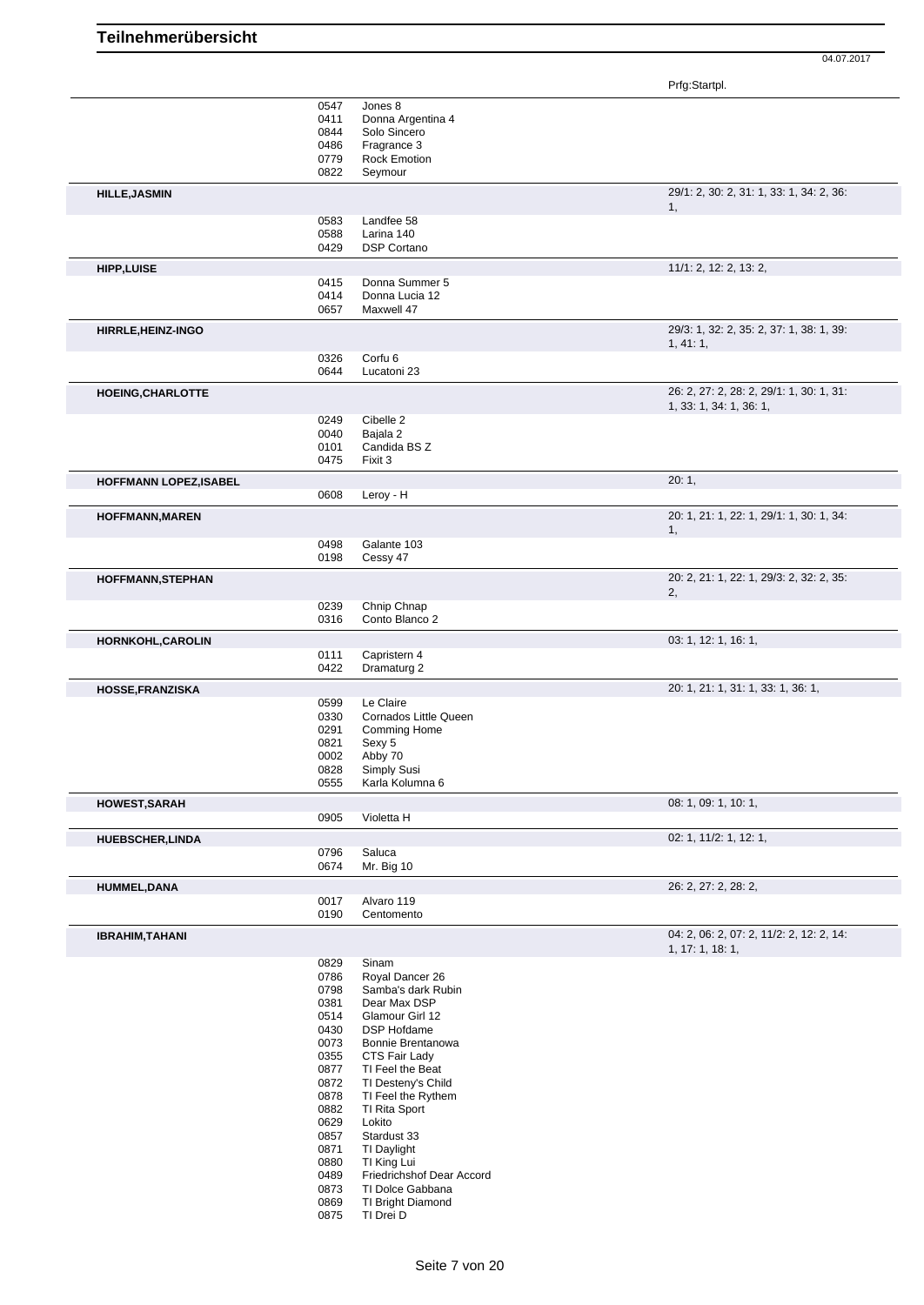|                                                                                       | 0870         | TI Daily Challenge            |                                          |
|---------------------------------------------------------------------------------------|--------------|-------------------------------|------------------------------------------|
|                                                                                       |              |                               |                                          |
|                                                                                       | 0876         | TI Fashion Girl               |                                          |
|                                                                                       | 0874         | TI Dream Catcher              |                                          |
|                                                                                       | 0883         | TI Showgirl                   |                                          |
|                                                                                       | 0664         | Misses Sandrofüchschen        |                                          |
|                                                                                       | 0879         | TI First Lady                 |                                          |
|                                                                                       | 0881         | TI Little Leo                 |                                          |
|                                                                                       |              |                               |                                          |
| <b>JANECKE, PIA</b>                                                                   |              |                               | 29/2: 1, 31: 2, 33: 1, 36: 1,            |
|                                                                                       | 0236         | Chili 18                      |                                          |
|                                                                                       | 0286         | Coleen 21                     |                                          |
| JOCHHEIM, JANNA                                                                       |              |                               | 04: 1, 05: 1,                            |
|                                                                                       | 0383         | Deduschka Moros               |                                          |
|                                                                                       |              |                               | 20: 1, 21: 1, 22: 1, 29/2: 1, 31: 2, 33: |
| <b>JUELISCH, JENNIFER</b>                                                             |              |                               | 2, 36: 2,                                |
|                                                                                       | 0447         | Epento                        |                                          |
|                                                                                       | 0604         | Lennox 346                    |                                          |
|                                                                                       | 0309         | Contaro 18                    |                                          |
|                                                                                       |              |                               |                                          |
|                                                                                       | 0146         | Casillas 12                   |                                          |
|                                                                                       | 0611         | Let's Fetz 9                  |                                          |
|                                                                                       | 0028         | As di Azzurro                 |                                          |
|                                                                                       | 0196         | Cesarina                      |                                          |
|                                                                                       | 0234         | Chica's El Loco               |                                          |
|                                                                                       |              |                               |                                          |
|                                                                                       | 0265         | Cleonia                       |                                          |
|                                                                                       | 0310         | Contendra FK                  |                                          |
|                                                                                       | 0202         | Chaccato PS                   |                                          |
|                                                                                       | 0241         | Chopard 21                    |                                          |
|                                                                                       | 0053         | Bella Amorosa                 |                                          |
|                                                                                       |              |                               | 29/3: 1, 30: 1,                          |
| JUNGHAENEL, MAIK                                                                      | 0163         | Casteline                     |                                          |
|                                                                                       |              |                               |                                          |
| JUNGHANNS, ANNA                                                                       | 0533         | HJK Coleur de Luxe            | 03:1,                                    |
|                                                                                       |              |                               |                                          |
| JURISCH, ANNA                                                                         |              |                               | 29/1: 2, 30: 2, 31: 2, 33: 2, 34: 2, 36: |
|                                                                                       |              |                               | 2, 37: 1,                                |
|                                                                                       | 0602         | Legende 122                   |                                          |
|                                                                                       | 0148         | Caspar's Quick Star           |                                          |
|                                                                                       | 0814         | Schmuckstück 4                |                                          |
|                                                                                       | 0742         | Questo Vincitore              |                                          |
|                                                                                       | 0740         | Questina 3                    |                                          |
|                                                                                       | 0188         | Centello <sub>2</sub>         |                                          |
|                                                                                       |              |                               |                                          |
| <b>KAMPMANN, LARA FELICITAS</b>                                                       | 0453         | Example                       | 26: 1, 27: 1, 28: 1,                     |
|                                                                                       |              |                               |                                          |
| <b>KANN, THOMAS</b>                                                                   |              |                               | 30: 1, 38: 1, 39: 1,                     |
|                                                                                       | 0606         | Leonardo da Vinci 12          |                                          |
|                                                                                       |              |                               |                                          |
|                                                                                       |              |                               | 02: 1, 04: 2, 05: 2, 11/2: 2, 12: 2, 14: |
|                                                                                       |              |                               | 1, 15: 1, 16: 1, 17: 2, 18: 2, 19: 1,    |
|                                                                                       | 0505         | Germany 51                    |                                          |
|                                                                                       | 0833         | Sir Hennig                    |                                          |
|                                                                                       |              | Hennig's Dangerous Feet       |                                          |
|                                                                                       | 0530         |                               |                                          |
|                                                                                       | 0793         | Salisbury Hill                |                                          |
|                                                                                       | 0469         | Femmina Bella                 |                                          |
|                                                                                       | 0835         | Sir Odenwald                  |                                          |
|                                                                                       | 0425         | Dschingis Khan 27             |                                          |
|                                                                                       | 0861         | Superman 9                    |                                          |
|                                                                                       | 0060         | Bentley 108                   |                                          |
|                                                                                       |              |                               | 38: 1, 39: 1, 41: 1,                     |
|                                                                                       | 0353         | Cruzianer                     |                                          |
|                                                                                       | 0714         | Qualite 4                     |                                          |
|                                                                                       |              |                               |                                          |
| <b>KAY, JULIA</b><br><b>KERSTEN, FRIEDERIKE</b><br><b>KLAG, MARIA NAOMI</b>           | 0770         | Relevant's Renommee           | 11/1: 1, 12: 1, 13: 1,                   |
|                                                                                       |              |                               |                                          |
|                                                                                       |              |                               | 26: 1, 27: 1, 28: 1,                     |
| KLEINFELDT, HANNA-VICTORIA                                                            | 0026         | Ari 60                        |                                          |
|                                                                                       |              |                               | 29/2:1,                                  |
|                                                                                       | 0256         | Clara 104                     |                                          |
|                                                                                       |              |                               | 08: 2, 09: 2, 10: 2,                     |
|                                                                                       | 0697         | Pamyra 5                      |                                          |
|                                                                                       | 0437         | Dundee 112                    |                                          |
|                                                                                       |              |                               |                                          |
|                                                                                       | 0729<br>0436 | Quebec 55<br>Dumbledor 11     |                                          |
|                                                                                       |              |                               |                                          |
|                                                                                       |              |                               | 04: 1, 11/2: 1,                          |
|                                                                                       | 0846         | Soulmate 11                   |                                          |
|                                                                                       | 0544         | Jay F.                        |                                          |
|                                                                                       | 0077         | Boulevard de la croisette OLD |                                          |
| <b>KLOCKE, ANNE</b><br><b>KLOSS, LEONORE</b><br><b>KNETSCH, KATRIN</b><br>KOCH, SYLKE |              |                               | 11/2:1,                                  |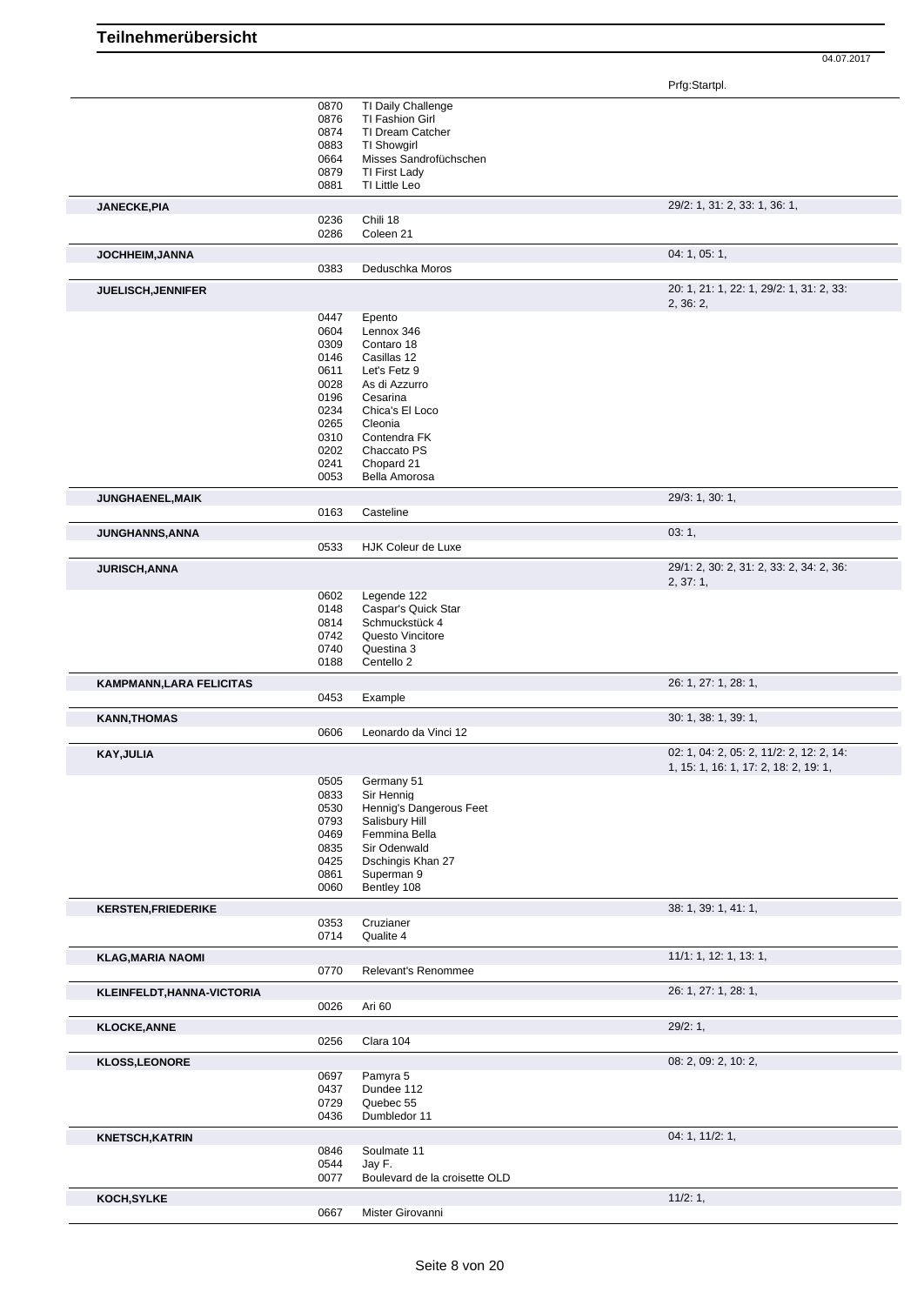|                              |                                                                      |                                                                                                                                              | Prfg:Startpl.                                                       |
|------------------------------|----------------------------------------------------------------------|----------------------------------------------------------------------------------------------------------------------------------------------|---------------------------------------------------------------------|
| <b>KOECHER, VIVIEN</b>       |                                                                      |                                                                                                                                              | 14: 1, 15: 1, 16: 1,                                                |
|                              | 0769                                                                 | Reine Freude 7                                                                                                                               |                                                                     |
| KOEPP,FLORIAN                |                                                                      |                                                                                                                                              | 20: 1, 29/3: 1, 32: 1,                                              |
|                              | 0868<br>0003                                                         | Tessa 264<br>Abiana 3                                                                                                                        |                                                                     |
|                              |                                                                      |                                                                                                                                              | 42: 1,                                                              |
| <b>KOSCHNICK, MINA</b>       | 0022                                                                 | Annabel 40                                                                                                                                   |                                                                     |
| <b>KOZA, NADINE</b>          |                                                                      |                                                                                                                                              | 15: 1, 16: 1,                                                       |
|                              | 0579                                                                 | Lagerfeld 21                                                                                                                                 |                                                                     |
|                              | 0653                                                                 | Magic Millennia                                                                                                                              |                                                                     |
| <b>KRAATZ, LILIANA SOFIE</b> |                                                                      |                                                                                                                                              | 26: 1, 27: 1, 28: 1,                                                |
|                              | 0041                                                                 | Bajazzo von Ludwigsburg                                                                                                                      |                                                                     |
| <b>KRAMP, CAROLIN</b>        |                                                                      |                                                                                                                                              | 26: 1, 27: 1,                                                       |
|                              | 0940                                                                 | Contessa 168                                                                                                                                 |                                                                     |
| <b>KRAMP, SHANNON SUE</b>    | 0938                                                                 | Colani 74                                                                                                                                    | 02: 1, 20: 1,                                                       |
|                              | 0937                                                                 | Badminton 8                                                                                                                                  |                                                                     |
| <b>KRAUS, HELMINE</b>        |                                                                      |                                                                                                                                              | 23: 1, 24: 1, 25: 1, 26: 1,                                         |
|                              | 0297                                                                 | Concapona                                                                                                                                    |                                                                     |
|                              | 0655                                                                 | Marionella                                                                                                                                   |                                                                     |
| <b>KRAUS, JULIANE</b>        |                                                                      |                                                                                                                                              | 01:1,                                                               |
|                              | 0527<br>0526                                                         | Heitholms Romantica<br>Heitholms My Girl                                                                                                     |                                                                     |
| <b>KREHL, STEFFEN</b>        |                                                                      |                                                                                                                                              | 20: 2, 21: 1, 22: 2, 29/3: 1, 30: 1, 31:                            |
|                              |                                                                      |                                                                                                                                              | 1, 32: 1, 33: 1, 35: 1, 37: 1, 38: 1, 39:<br>1, 40: 1, 42: 1,       |
|                              | 0363                                                                 | Dabea                                                                                                                                        |                                                                     |
|                              | 0799                                                                 | Sambalaurina                                                                                                                                 |                                                                     |
|                              | 0225<br>0538                                                         | Charly Brown von Berkenkamp<br>Intra R                                                                                                       |                                                                     |
|                              | 0827                                                                 | Simpley 2                                                                                                                                    |                                                                     |
|                              | 0839                                                                 | Skymoon                                                                                                                                      |                                                                     |
|                              | 0290<br>0215                                                         | <b>Commander Fox</b><br>Chantendro                                                                                                           |                                                                     |
|                              | 0299                                                                 | Conchito 7                                                                                                                                   |                                                                     |
|                              | 0620                                                                 | Lindsey H                                                                                                                                    |                                                                     |
|                              | 0217<br>0853                                                         | Chapter 6<br>Stakkati Gold                                                                                                                   |                                                                     |
|                              | 0175                                                                 | Caytano 11                                                                                                                                   |                                                                     |
|                              | 0255                                                                 | Cixpac                                                                                                                                       |                                                                     |
|                              | 0018                                                                 | Amizade                                                                                                                                      |                                                                     |
|                              | 0096<br>0251                                                         | Camillo 209<br>Cinderella 723                                                                                                                |                                                                     |
|                              | 0080                                                                 | C'est la vie 181                                                                                                                             |                                                                     |
|                              | 0019                                                                 | Amona K                                                                                                                                      |                                                                     |
|                              | 0610<br>0102                                                         | Leroy Brown 32<br>Cannabis 12                                                                                                                |                                                                     |
|                              | 0013                                                                 | Alfredo 60                                                                                                                                   |                                                                     |
|                              | 0524                                                                 | Harizona                                                                                                                                     |                                                                     |
| <b>KRESSE, HANKA</b>         |                                                                      |                                                                                                                                              | 02: 1, 14: 1, 15: 1, 16: 1,                                         |
|                              | 0635<br>0685                                                         | Lord Lancelot 4<br>Neolexis                                                                                                                  |                                                                     |
|                              | 0066                                                                 | <b>Black Summer</b>                                                                                                                          |                                                                     |
| KRIEBITZSCH, SEBASTIAN       |                                                                      |                                                                                                                                              | 14: 2, 15: 2, 16: 2,                                                |
|                              | 0400                                                                 | Dilaver H                                                                                                                                    |                                                                     |
|                              | 0536                                                                 | Honneur 7                                                                                                                                    |                                                                     |
| <b>KROEGER, EMMY PAULINE</b> |                                                                      |                                                                                                                                              | 29/1: 1, 30: 1, 31: 1, 33: 1, 34: 1, 36:<br>1,                      |
|                              | 0810<br>0370                                                         | Saphiro 7<br>Danthes H                                                                                                                       |                                                                     |
| <b>KROHN, SUSANNE</b>        |                                                                      |                                                                                                                                              | 05:1,                                                               |
|                              | 0885                                                                 | Titolas                                                                                                                                      |                                                                     |
| <b>KRUECKEL, FRANK</b>       |                                                                      |                                                                                                                                              | 29/3: 1, 31: 1, 32: 1, 35: 1, 37: 1, 38:<br>1, 39: 1, 40: 1, 41: 1, |
|                              | 0045<br>0100<br>0442<br>0447<br>0611<br>0028<br>0310<br>0202<br>0053 | Barbados 21<br>Canderel 2<br><b>Elusive Touch</b><br>Epento<br>Let's Fetz 9<br>As di Azzurro<br>Contendra FK<br>Chaccato PS<br>Bella Amorosa |                                                                     |
|                              | 0762                                                                 | Quukske                                                                                                                                      |                                                                     |
| <b>KRUG,ISABELL</b>          |                                                                      |                                                                                                                                              | 26: 1, 27: 1, 28: 1,                                                |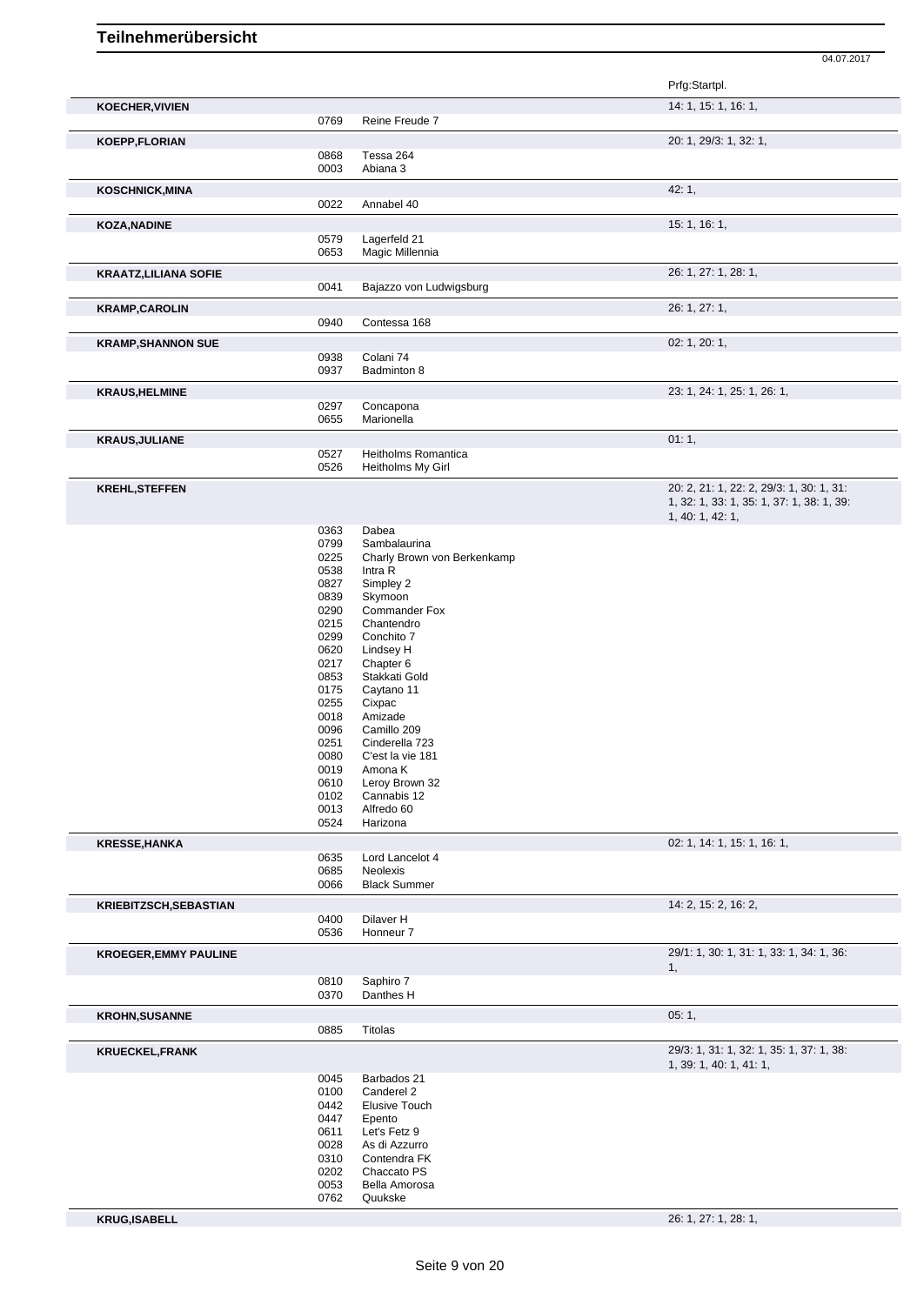|                              |              |                                   | Prfg:Startpl.                                                              |
|------------------------------|--------------|-----------------------------------|----------------------------------------------------------------------------|
|                              | 0506         | Get up and fly                    |                                                                            |
| KUENZEL, LILLY               |              |                                   | 23: 1, 24: 1, 25: 1, 26: 1, 27: 1, 28: 1,                                  |
|                              | 0474         | First Lady 229                    |                                                                            |
|                              | 0042         | Ballerina 270                     |                                                                            |
| KUESTER DR., FRANZISKA       |              |                                   | 20:1,                                                                      |
|                              | 0511         | Gioconda 40                       |                                                                            |
|                              | 0587<br>0255 | Laredo con Viento<br>Cixpac       |                                                                            |
|                              | 0032         | Askirah K                         |                                                                            |
|                              | 0251         | Cinderella 723                    |                                                                            |
| KUNATH, DAVID                |              |                                   | 04: 1, 05: 1,                                                              |
|                              | 0952         | Belissís Mojo                     |                                                                            |
| KUSCHEL, ANNINA              |              |                                   | 11/1: 2, 12: 2, 13: 2,                                                     |
|                              | 0808         | Santinero                         |                                                                            |
|                              | 0078         | Butterfly 111                     |                                                                            |
| KUTZKER, TINA                |              |                                   | 35:1,                                                                      |
|                              | 0205         | Chacenta 2                        |                                                                            |
| <b>LADWIG, SINA</b>          |              |                                   | 04:1,                                                                      |
|                              | 0774         | Reni 85                           |                                                                            |
| <b>LAHR, SYNKE</b>           |              |                                   | 29/2: 2, 31: 2, 33: 2, 36: 2,                                              |
|                              | 0817<br>0177 | Selection 6<br>Ceblitz            |                                                                            |
|                              |              |                                   |                                                                            |
| LAINER, SABRINA              | 0114         | Captain America 7                 | 01:1,                                                                      |
|                              |              |                                   | 21: 1, 29/3: 1, 32: 1, 35: 1, 38: 1, 39:                                   |
| <b>LANDOULSI,RIAD</b>        |              |                                   | 1, 41: 1,                                                                  |
|                              | 0931         | Aspen B                           |                                                                            |
|                              | 0932         | Cést la vie Velvety               |                                                                            |
| <b>LASS, CAROLINE</b>        |              |                                   | 08: 2, 09: 2, 10: 2, 11/1: 1, 12: 1, 13:                                   |
|                              | 0710         | Pott's Blitz WE                   | 1,                                                                         |
|                              | 0912         | Westerhuis Jorik                  |                                                                            |
|                              | 0891         | Ugrant                            |                                                                            |
| <b>LASS, FRIEDERIKE</b>      |              |                                   | 29/1: 1, 30: 1, 31: 1, 37: 1, 38: 1,                                       |
|                              | 0622         | Linta T                           |                                                                            |
|                              | 0180         | Celin 42                          |                                                                            |
| <b>LEHMANN, CHRISTIAN</b>    | 0280         | Cocobell 3                        | 20: 1, 21: 1, 22: 1,                                                       |
|                              |              |                                   |                                                                            |
| LEHRFELD, VOLKER             |              |                                   | 20: 1, 21: 1, 29/3: 2, 32: 2, 35: 2, 37:<br>2, 38: 2, 39: 2, 40: 1, 41: 2, |
|                              | 0639         | Lordina 9                         |                                                                            |
|                              | 0292         | Con Amore 12                      |                                                                            |
|                              | 0327         | Coriba 3                          |                                                                            |
|                              | 0216         | Chaparel                          |                                                                            |
|                              | 0831<br>0166 | Sir Charlie Chaplin<br>Cataleya 5 |                                                                            |
|                              | 0248         | Ciamona L                         |                                                                            |
|                              | 0262         | Clash Royale                      |                                                                            |
|                              | 0252         | Cinnamon Twist                    |                                                                            |
|                              | 0409<br>0686 | Don Corleone 35<br>Nero Uno       |                                                                            |
|                              | 0112         | Capsoul                           |                                                                            |
|                              | 0141         | Caruso Z                          |                                                                            |
|                              | 0838         | Sir Winston Churchill 3           |                                                                            |
|                              | 0917         | Winning Mood 2                    |                                                                            |
|                              | 0319<br>0613 | Cool Man ES<br>Let's go to Paris  |                                                                            |
|                              |              |                                   | 29/3: 1, 32: 1, 35: 1, 37: 1, 38: 1,                                       |
| LEINITZ, GUIDO               | 0548         | Jubilee L                         |                                                                            |
| <b>LEITERITZ DR., TERESA</b> |              |                                   | 04: 1, 06: 1, 14: 1, 17: 1,                                                |
|                              | 0501         | Garibaldi 90                      |                                                                            |
|                              | 0483         | Formentera H                      |                                                                            |
| LEKANDER, KATI               |              |                                   | 29/2: 2, 31: 2, 33: 2, 36: 2, 37: 2, 38:                                   |
|                              |              |                                   | 1, 39: 1, 40: 1, 41: 1,                                                    |
|                              | 0253<br>0741 | Ciola<br>Questino                 |                                                                            |
|                              | 0731         | Queenie 25                        |                                                                            |
|                              | 0152         | Cassandra 335                     |                                                                            |
| <b>LEMKE, ANNA-MALIN</b>     |              |                                   | 08: 2, 09: 2, 10: 2,                                                       |
|                              | 0842         | So ein Glück                      |                                                                            |
|                              | 0904         | Villeneuve 5                      |                                                                            |
| LEPPELMEIER, RENÉE           |              |                                   | 12: 1, 13: 1,                                                              |
|                              | 0840         | Smiling Boy                       |                                                                            |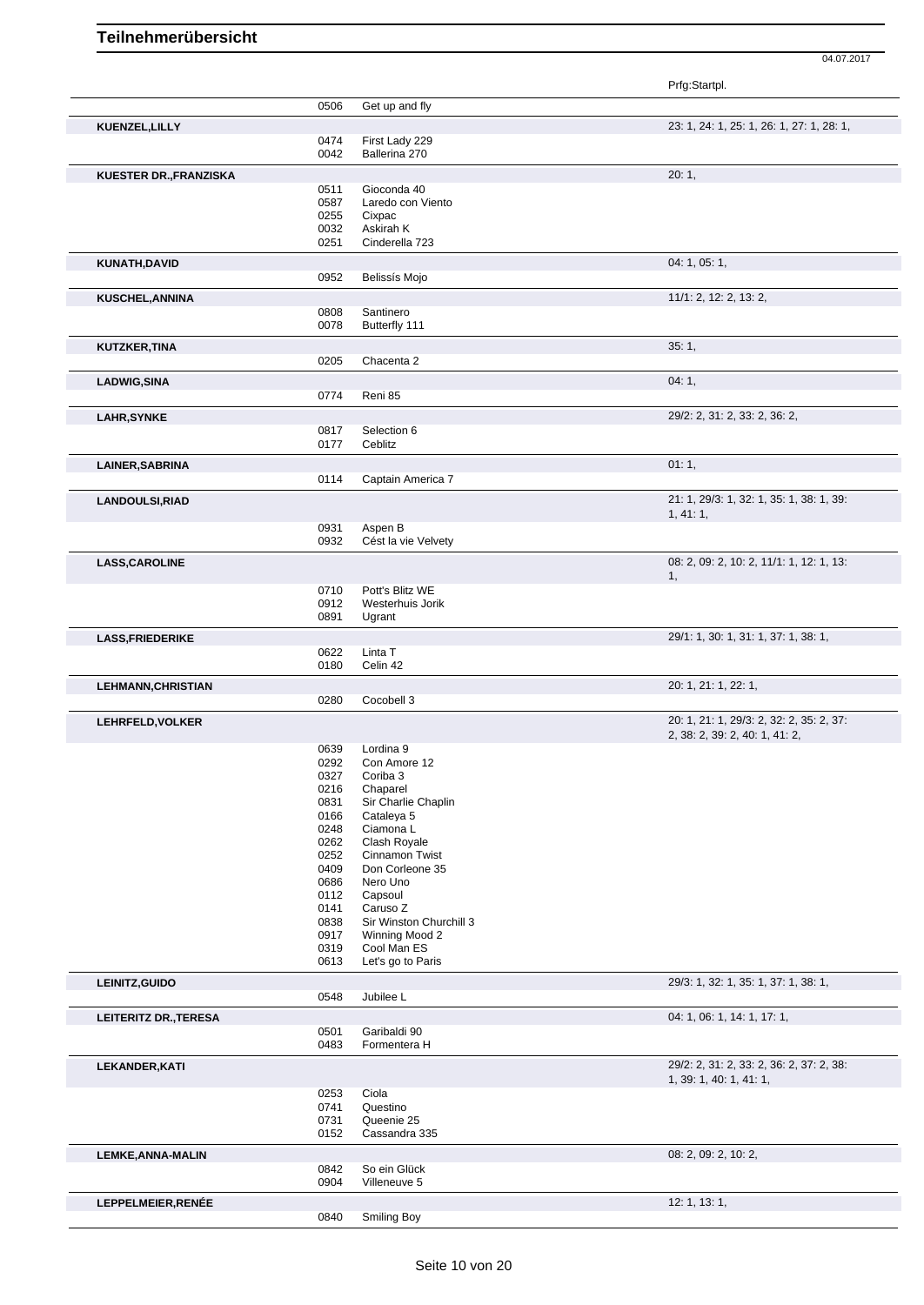|                                 |              |                              | Prfg:Startpl.                                                |
|---------------------------------|--------------|------------------------------|--------------------------------------------------------------|
| <b>LIEBERKNECHT, NELE MARIE</b> |              |                              | 03: 1, 08: 2, 09: 2, 10: 2,                                  |
|                                 | 0514         | Glamour Girl 12              |                                                              |
|                                 | 0355         | CTS Fair Lady                |                                                              |
|                                 | 0870         | TI Daily Challenge           |                                                              |
| LUEDERS, RONALD                 |              |                              | 04: 2, 06: 2, 07: 2, 11/2: 1, 12: 1, 14:<br>2, 15: 1, 16: 1, |
|                                 | 0432         | <b>DSP Quantaz</b>           |                                                              |
|                                 | 0722         | Quantum V                    |                                                              |
|                                 | 0379         | De Vito W                    |                                                              |
|                                 | 0461         | Fantastic Girl 9             |                                                              |
| LUENEBURG, NISSE                |              |                              | 32: 2, 35: 2, 37: 2, 38: 2, 39: 2, 41: 2,                    |
|                                 | 0584         | Landorino                    |                                                              |
|                                 | 0092<br>0348 | Call me Sox<br>Crack One     |                                                              |
|                                 | 0659         | Melinda S                    |                                                              |
|                                 | 0324         | Cordillo 3                   |                                                              |
|                                 | 0270         | Clippo 4                     |                                                              |
|                                 | 0091         | Calino 58                    |                                                              |
|                                 | 0277         | Coco 298                     |                                                              |
|                                 | 0744         | Quick Coffee                 |                                                              |
|                                 | 0911<br>0314 | Westbridge<br>Continuity     |                                                              |
|                                 | 0125         | Caramelle 9                  |                                                              |
|                                 | 0632         | Look at me R                 |                                                              |
| LUTZE, PAULIN                   |              |                              | 09: 1, 10: 1,                                                |
|                                 | 0534         | <b>Holsteins Nepomuk</b>     |                                                              |
| <b>MAAS, FRIEDERIKE</b>         |              |                              | 01: 1, 03: 1, 04: 2,                                         |
|                                 | 0906         | Vis a Vis 16                 |                                                              |
|                                 | 0466         | Fedor 110                    |                                                              |
|                                 | 0699         | Papagena 84                  |                                                              |
|                                 | 0367         | Damontez                     |                                                              |
| <b>MAEKELAE,ROSA</b>            |              |                              | 32: 1, 33: 1, 36: 1, 37: 2, 38: 1,                           |
|                                 | 0351         | Cristal 10                   |                                                              |
|                                 | 0007         | Akvelins                     |                                                              |
| <b>MAIWALD, MAX</b>             |              |                              | 20: 1, 38: 1, 39: 1, 41: 1,                                  |
|                                 | 0837         | Sir Sergio L                 |                                                              |
|                                 | 0573         | Lado 6                       |                                                              |
| <b>MALKE, SOPHIE CHRISTIN</b>   |              |                              | 29/1: 1, 30: 1, 34: 1,                                       |
|                                 | 0638         | Lordanos 8                   |                                                              |
| <b>MARXER, STELLA-MADELEINE</b> |              |                              | 26: 1, 27: 1, 28: 1,                                         |
|                                 | 0522         | <b>Halston Cuthbert</b>      |                                                              |
|                                 |              |                              | 26: 1, 27: 1, 28: 1,                                         |
| <b>MEDROW, ELLISA</b>           | 0287         | Collonel 2                   |                                                              |
|                                 |              |                              |                                                              |
| <b>MEISSNER, FRANZISKA</b>      | 0434         | Du bist ein Geschenk FM      | 03:1,                                                        |
|                                 |              |                              |                                                              |
| <b>MELZER, HUBERT</b>           |              |                              | 29/3: 2, 32: 2, 35: 2, 37: 1,                                |
|                                 | 0143         | Cascaya 72                   |                                                              |
|                                 | 0135<br>0585 | Carlotta 237<br>Landys       |                                                              |
|                                 |              |                              |                                                              |
| <b>MENCKE,LIBUSE</b>            |              |                              | 04: 1, 05: 1, 11/2: 2, 12: 2,                                |
|                                 | 0366<br>0863 | Dallas 58<br>Swarovski's Sun |                                                              |
|                                 | 0804         | Sandokan 315                 |                                                              |
|                                 |              |                              | 08: 1, 09: 1, 10: 1,                                         |
| <b>METZNER, MIA</b>             | 0777         | Richmond 23                  |                                                              |
|                                 |              |                              |                                                              |
| MICHAELIS, CHIARA LISA-MARIE    | 0390         | Der Fürst 2                  | 23: 1, 24: 1, 25: 1,                                         |
|                                 | 0656         | Mariska 17                   |                                                              |
|                                 |              |                              |                                                              |
| <b>MIELKE, TORSTEN</b>          | 0600         | Le Ehlo                      | 20: 1, 21: 1, 29/3: 2, 32: 1,                                |
|                                 | 0105         | Capitain S                   |                                                              |
|                                 | 0859         | Struwelpeter 9               |                                                              |
|                                 | 0571         | Labelle S                    |                                                              |
|                                 | 0264         | Clearwater S 2               |                                                              |
|                                 | 0193         | Cera S 2                     |                                                              |
|                                 | 0521         | Gudiris                      |                                                              |
|                                 | 0244<br>0085 | Chronus 3<br>Caddel S        |                                                              |
|                                 | 0848         | Special Agent P              |                                                              |
|                                 |              |                              |                                                              |
| MILBRANDT, LILLY MARIE          | 0546         | Jeams Dean                   | 26: 1, 27: 1, 28: 1,                                         |
|                                 |              |                              |                                                              |
| <b>MOHL, LEONIE VON</b>         |              |                              | 08: 1, 09: 1,                                                |
|                                 | 0850         | Sputnik 109                  |                                                              |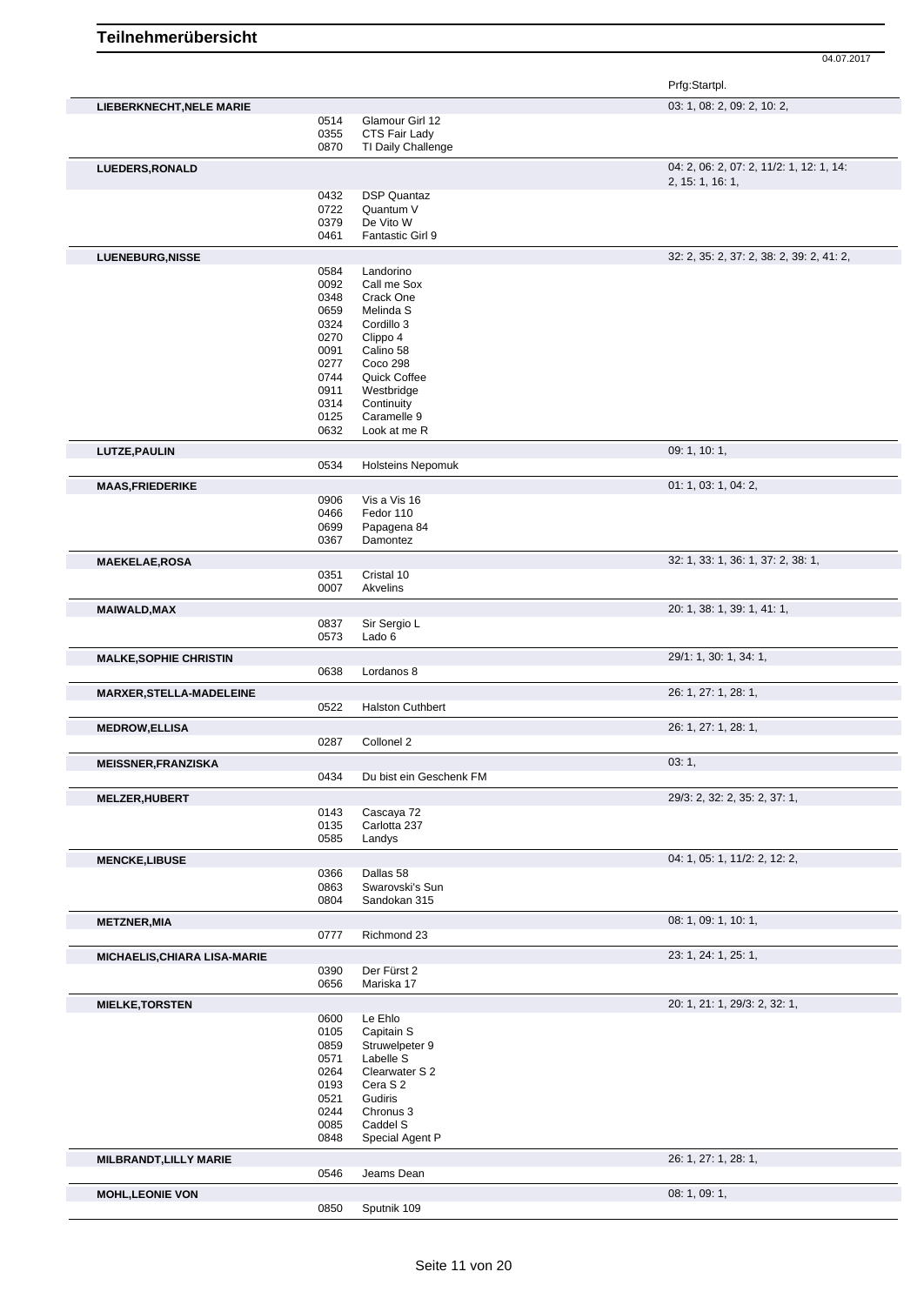|                          |              |                                | Prfg:Startpl.                                        |
|--------------------------|--------------|--------------------------------|------------------------------------------------------|
| <b>MUELLER, VANESSA</b>  |              |                                | 29/1: 2, 30: 2, 34: 2,                               |
|                          | 0363         | Dabea                          |                                                      |
|                          | 0582         | Lamira 42                      |                                                      |
|                          | 0538         | Intra R                        |                                                      |
| <b>MUNZ, PATRICIA</b>    |              |                                | 11/2: 2, 12: 2, 13: 1, 14: 2, 17: 2, 18:<br>2, 19:1, |
|                          | 0532         | <b>His Lordliness</b>          |                                                      |
|                          | 0778         | Roberto Cavally                |                                                      |
|                          | 0061         | Bentley de la Rouge            |                                                      |
| NAGEL, CARSTEN-OTTO      |              |                                | 32: 2, 35: 2, 37: 2, 38: 2, 39: 2, 41: 2,            |
|                          | 0208         | Chairman 20                    |                                                      |
|                          | 0918         | Womanizer 18                   |                                                      |
|                          | 0015         | Alina 440                      |                                                      |
|                          | 0164         | Castello 213                   |                                                      |
|                          | 0894         | Unbelievable 12                |                                                      |
|                          | 0069         | Bonaire 8                      |                                                      |
|                          | 0567         | L'Esperance 2                  |                                                      |
|                          |              |                                | 29/1: 1, 30: 1, 34: 1,                               |
| <b>NEBLING, MAGNUS</b>   | 0695         | Okidera                        |                                                      |
| <b>NEST, GINA</b>        |              |                                | 20:1,                                                |
|                          | 0716         | Qualitys Kia                   |                                                      |
| NEUMANN BARNSLEY, SOPHIA |              |                                | 26: 2, 27: 2, 28: 2,                                 |
|                          | 0935         | Lady Rose 7                    |                                                      |
|                          | 0934         | Fortuna Fee                    |                                                      |
| NEUMANN, ANNE            |              |                                | 04:1,                                                |
|                          | 0812         | Scaramouche 36                 |                                                      |
| NEUMANN, CAROLINE        |              |                                | 04:1,                                                |
|                          | 0057         | Belniro                        |                                                      |
| NIKITIN, JULIA           |              |                                | 26: 1, 28: 1,                                        |
|                          | 0459         | Fajola                         |                                                      |
| NOLDE, ENYA-ELISA        |              |                                | 08: 1, 09: 1, 10: 1,                                 |
|                          | 0116         | Captain Morgan WE              |                                                      |
| <b>OHRMUND, SASKIA</b>   |              |                                | 31: 1, 33: 1, 36: 1,                                 |
|                          | 0942         | Tabita 5                       |                                                      |
|                          |              |                                | 14:1,                                                |
| <b>OLLMANN, NADINE</b>   |              |                                |                                                      |
|                          | 0785<br>0752 | Royal Rubinstar<br>Quintana 93 |                                                      |
|                          |              |                                |                                                      |
| PASIC, ANGELINA          |              |                                | 14: 1, 15: 1, 16: 1,                                 |
|                          | 0404         | Diva Royal 3                   |                                                      |
| PEDE,LENA                |              |                                | 23: 1, 24: 1, 25: 1, 29/1: 1, 30: 1, 34:             |
|                          | 0462         | Farina 962                     | 1,                                                   |
|                          | 0794         | Sally King                     |                                                      |
|                          | 0673         | Mr. Berny                      |                                                      |
| PETERS, JAN              |              |                                | 20: 1, 21: 1, 22: 1, 29/3: 1, 31: 2, 32:             |
|                          |              |                                | 2, 33: 2, 35: 2, 36: 2, 37: 2, 38: 2, 39:            |
|                          |              |                                | 3, 40: 2, 41: 2,                                     |
|                          | 0108<br>0273 | Caprice 391<br>Coach 9         |                                                      |
|                          | 0564         | Kokolores <sub>2</sub>         |                                                      |
|                          | 0148         | Caspar's Quick Star            |                                                      |
|                          | 0062         | Bernstein R.                   |                                                      |
|                          | 0221         | Charleen P                     |                                                      |
|                          | 0186         | Cellorado P                    |                                                      |
|                          | 0754         | Quintess 24                    |                                                      |
|                          | 0454         | <b>Extrafeine KER</b>          |                                                      |
|                          | 0675         | Mr.Calando                     |                                                      |
|                          | 0753         | Quintera 41                    |                                                      |
|                          | 0334         | Cortex 4                       |                                                      |
| PICHLER, HANNAH LUISA    |              |                                | 08: 2, 09: 2, 10: 2,                                 |
|                          | 0676         | Mr.Monk                        |                                                      |
|                          | 0107         | Cappuccino 148                 |                                                      |
| PIECHOWSKI, ALISA VON    |              |                                | 31: 1, 33: 1, 36: 1,                                 |
|                          | 0910         | Waterloo 239                   |                                                      |
|                          | 0093         | Callaghan Valley 2             |                                                      |
|                          | 0612<br>0220 | Let's go 120<br>Charistea      |                                                      |
|                          |              |                                | 01: 1, 04: 1, 05: 1,                                 |
| PIEP, STEFANIE           | 0725         | Quat-Royal                     |                                                      |
|                          | 0624         | Lisario                        |                                                      |
|                          | 0559         | Kasper 171                     |                                                      |
|                          | 0493         | Funball 2                      |                                                      |
|                          | 0727         | Quatergirl 7                   |                                                      |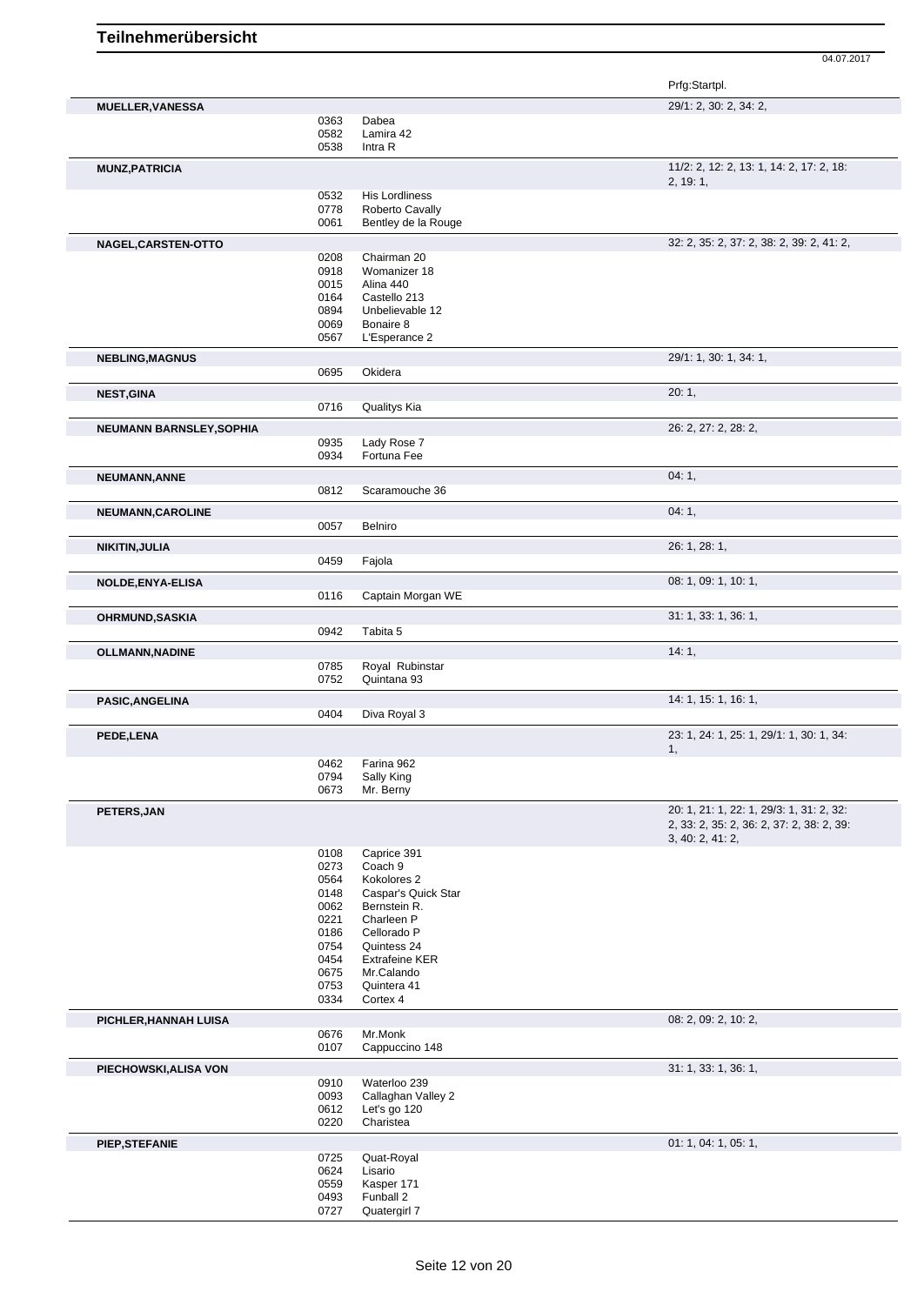|                              |              |                                        | Prfg:Startpl.                             |
|------------------------------|--------------|----------------------------------------|-------------------------------------------|
| POENICKE, NELE CECILIA       |              |                                        | 11/1: 1, 14: 2, 15: 2, 16: 2,             |
|                              | 0067<br>0428 | Blue Diamond 7<br><b>DSP Bento</b>     |                                           |
| POLASKI, MAXIMILIAN          |              |                                        | 31: 2, 33: 2, 36: 2,                      |
|                              | 0745         | Quick Lucy                             |                                           |
|                              | 0642         | Löwenherz 117                          |                                           |
| <b>RAU,LARS</b>              |              |                                        | 32: 1, 38: 1, 39: 1, 40: 1, 41: 1,        |
|                              | 0325         | Cordula 45                             |                                           |
| <b>RAUM, FRIEDERIKE</b>      |              |                                        | 17:1, 18:1,                               |
|                              | 0607         | Leparello                              |                                           |
| <b>REINKE, FRIEDERIKE</b>    |              |                                        | 14: 1, 17: 1, 18: 1, 19: 1,               |
|                              | 0783         | Rondo Veneziano 56                     |                                           |
|                              | 0595         | Laudon 20                              |                                           |
| <b>REISENBERG, ZOE</b>       |              |                                        | 42:1,                                     |
|                              |              |                                        |                                           |
| <b>RHINOW, VERENA</b>        |              |                                        | 01:1,                                     |
|                              | 0801         | San Fidenio                            |                                           |
| <b>RICHTER DR., NADINE</b>   |              |                                        | 02:1,                                     |
|                              | 0913         | Who's who                              |                                           |
|                              |              |                                        | 26: 1, 27: 1, 28: 1,                      |
| <b>RIECKEN,LENE</b>          | 0144         | Casco 8                                |                                           |
|                              |              |                                        |                                           |
| RIEDEL, JENNIFER             | 0050         | Belantino                              | 02:1,                                     |
|                              |              |                                        |                                           |
| RINDLER, ANNA                |              |                                        | 11/2: 1, 12: 1, 15: 1, 16: 1,             |
|                              | 0395         | Dhaulagiri                             |                                           |
| <b>RINK, ISABELL</b>         |              |                                        | 11/1: 1, 12: 1, 13: 1,                    |
|                              | 0477         | Florence 127                           |                                           |
| RITTER, ANTONIA              |              |                                        | 26: 1, 27: 1, 28: 1,                      |
|                              | 0087         | Caesar B 2                             |                                           |
| <b>RITTER, TORSTEN</b>       |              |                                        | 21: 1, 35: 1, 38: 1, 39: 1, 41: 1,        |
|                              | 0560         | <b>Kim 306</b>                         |                                           |
|                              | 0169         | Cathy 40                               |                                           |
|                              | 0862         | Susanna 14                             |                                           |
| <b>ROENNE, CHARLOTTE VON</b> |              |                                        | 38: 1, 39: 1, 41: 1,                      |
|                              | 0593         | Lauck's Locke                          |                                           |
|                              | 0643<br>0715 | Luca Toni 27<br>Quality-Look BS        |                                           |
|                              | 0243         | Chronos 31                             |                                           |
|                              | 0094         | Calmaro 12                             |                                           |
|                              | 0735         | Quel Filou 16                          |                                           |
| <b>ROENNE, SOEREN VON</b>    |              |                                        | 21: 1, 22: 1, 32: 2, 35: 2, 37: 2, 38: 1, |
|                              | 0593         | Lauck's Locke                          | 39:1,41:1,                                |
|                              | 0643         | Luca Toni 27                           |                                           |
|                              | 0715         | Quality-Look BS                        |                                           |
|                              | 0243         | Chronos 31                             |                                           |
|                              | 0094<br>0662 | Calmaro 12<br>Michel 231               |                                           |
|                              | 0305         | Conrad 119                             |                                           |
|                              | 0247         | Chupaquam                              |                                           |
|                              | 0006         | Agranin                                |                                           |
|                              | 0446         | Enya 61                                |                                           |
|                              | 0735<br>0063 | Quel Filou 16<br>Beverly D             |                                           |
|                              | 0487         | Francis 146                            |                                           |
|                              | 0698         | Pan Tau 117                            |                                           |
|                              | 0039         | Baileys Ask Z                          |                                           |
| ROGGELIN, MARLENE            |              |                                        | 02:1,                                     |
|                              | 0946         | Fidora 9                               |                                           |
| ROHRBACHER, LESLIE           |              |                                        | 01: 2, 02: 1, 05: 1,                      |
|                              | 0592         | Laschiro                               |                                           |
|                              | 0802         | San Milano                             |                                           |
|                              | 0660<br>0440 | Memphis 127<br><b>Eiskalter Engel</b>  |                                           |
|                              | 0824         | Shanghai 16                            |                                           |
|                              | 0258         | Clariamo GA                            |                                           |
|                              | 0898         | VanThom                                |                                           |
|                              |              |                                        |                                           |
|                              | 0427         | <b>DSP Belantus</b>                    |                                           |
|                              | 0282         | Cognac 113                             |                                           |
|                              | 0734<br>0481 | Quel Charmeur GA<br>Forever Dancing GA |                                           |
|                              | 0378<br>0465 | De Maggio<br>Fayette K 2               |                                           |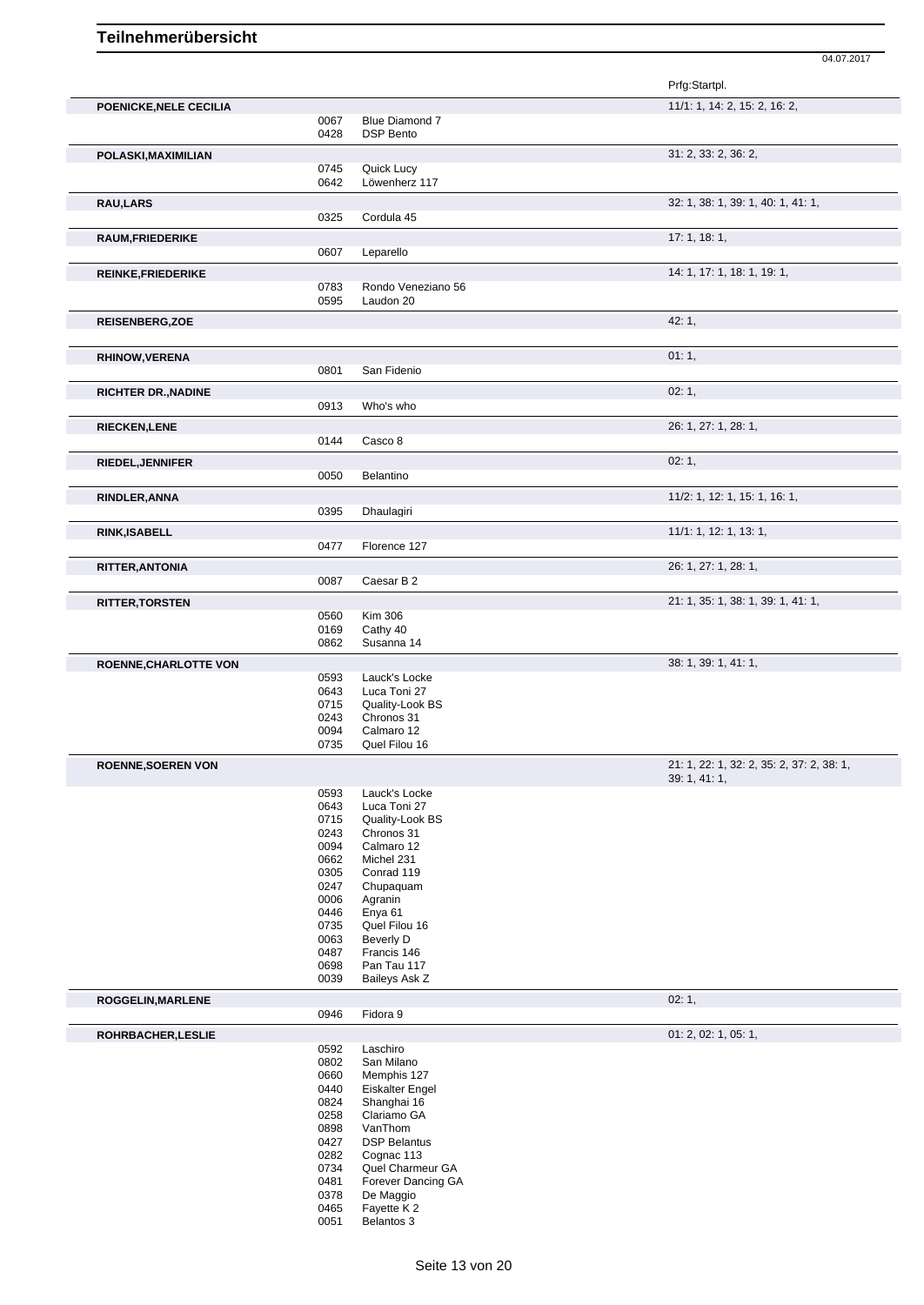|                            |              |                                       | Prfg:Startpl.                             |
|----------------------------|--------------|---------------------------------------|-------------------------------------------|
| <b>ROLF, MAXIMILIAN</b>    |              |                                       | 29/2: 1, 31: 1, 33: 1, 36: 1, 37: 1, 38:  |
|                            | 0008         | Al Capone 162                         | 1, 39: 1, 41: 1,                          |
|                            | 0123         | Carachio 2                            |                                           |
| <b>ROLF, ROSALIE</b>       | 0654         | Makuna Matata WE                      | 23: 1, 24: 1, 25: 1,                      |
|                            | 0071         | Bonita 157                            |                                           |
| <b>ROSE, CHANTAL</b>       |              |                                       | 29/1: 1, 30: 1, 34: 1, 39: 1,             |
|                            | 0218<br>0027 | Charewa<br>Armani 272                 |                                           |
| <b>ROSSAU, STEFFEN</b>     |              |                                       | 20: 2, 21: 2, 29/3: 2, 32: 2, 37: 2, 38:  |
|                            |              | Quintakko                             | 2,                                        |
|                            | 0751<br>0084 | C.B. Blue                             |                                           |
|                            | 0300         | Condelana                             |                                           |
|                            | 0201<br>0038 | Chacca Keeps II<br>Baghira 96         |                                           |
|                            | 0397         | Diadien                               |                                           |
|                            | 0338         | Costa Keeps                           |                                           |
| RUBIENKE, SASHA            | 0182         | Celine 230                            | 29/1: 1, 30: 1, 34: 1,                    |
| <b>RUCH, SABRINA</b>       |              |                                       | 12:1,                                     |
|                            | 0760         | Qumaira                               |                                           |
| <b>SAAK, PAULINA MARIE</b> |              |                                       | 33: 2, 38: 2,                             |
|                            | 0925<br>0927 | Askari's little Queen<br>Laverik      |                                           |
|                            | 0928         | Lionel Messi 3                        |                                           |
|                            | 0924         | Alfonso 27                            |                                           |
|                            | 0926         | Gaetano Cooper                        |                                           |
| <b>SAAK, VOLKER</b>        | 0478         | Floyd Pepper                          | 29/3: 2, 32: 1,                           |
|                            | 0228         | Checkpoint Chacco 2                   |                                           |
| <b>SASS, JULIAN</b>        |              |                                       | 20: 2, 21: 1, 22: 1,                      |
|                            | 0294         | Con Courage 2                         |                                           |
|                            | 0204<br>0181 | Chacco-Max<br>Celina 205              |                                           |
|                            | 0457         | Faerdel                               |                                           |
|                            | 0358         | Culle <sub>2</sub>                    |                                           |
|                            | 0819<br>0361 | Semper Filius<br>Cynthia 53           |                                           |
| SATTELBERG, MANDY          |              |                                       | 01:1,                                     |
|                            | 0732<br>0747 | Queensland B<br>Quiliano <sub>S</sub> |                                           |
| <b>SCHADOCK, VOLKMAR</b>   |              |                                       | 20: 1, 21: 1, 22: 1, 31: 1, 33: 1, 37: 1, |
|                            |              |                                       | 38: 2, 39: 2, 41: 2,                      |
|                            | 0707         | Pessoavelle                           |                                           |
|                            | 0515<br>0197 | Glenn Corrado<br>Cesario 20           |                                           |
|                            | 0586         | Lara Croft 39                         |                                           |
|                            | 0365         | Dakota 438                            |                                           |
|                            | 0147<br>0151 | Casitello<br>Cass Quentino            |                                           |
|                            | 0195         | Cesaretto                             |                                           |
|                            | 0705         | Peretano                              |                                           |
|                            | 0121<br>0331 | Cara mia Pezzi<br>Cornet's Mandarino  |                                           |
|                            | 0539         | lowa VDL                              |                                           |
| <b>SCHAEL, HERMANN</b>     |              |                                       | 29/1: 2, 30: 1,                           |
|                            | 0889<br>0113 | Twist in Time<br>Captain Abby         |                                           |
| SCHAEL, WOLFGANG           |              |                                       | 29/3: 2, 32: 1,                           |
|                            | 0317         | Conturio                              |                                           |
|                            | 0161<br>0113 | Casskeni II<br>Captain Abby           |                                           |
| <b>SCHERER, ANNE</b>       |              |                                       | 29/2: 2, 31: 1, 33: 1, 36: 1,             |
|                            | 0335         | Cortina 185                           |                                           |
|                            | 0823         | Shanaga                               |                                           |
| <b>SCHIELE, BERND</b>      | 0105         | Capitain S                            | 20: 2, 21: 2, 29/3: 2,                    |
|                            | 0859         | Struwelpeter 9                        |                                           |
|                            | 0571<br>0264 | Labelle S<br>Clearwater S 2           |                                           |
|                            | 0193         | Cera S <sub>2</sub>                   |                                           |
|                            | 0521         | Gudiris                               |                                           |
|                            | 0244         | Chronus 3                             |                                           |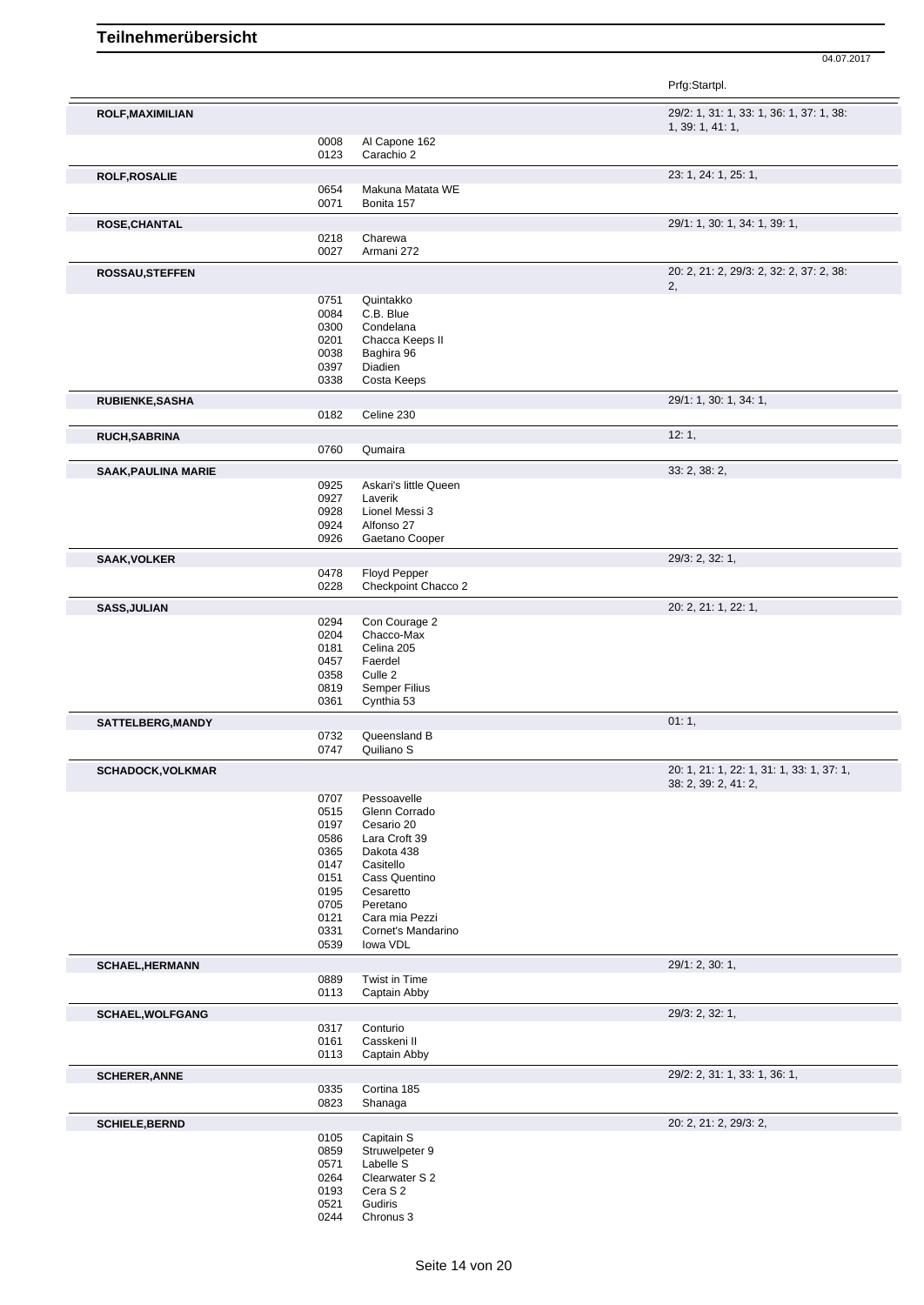|                                  |              |                               | Prfg:Startpl.                             |
|----------------------------------|--------------|-------------------------------|-------------------------------------------|
|                                  | 0085         | Caddel S                      |                                           |
| <b>SCHINDLER, NICLAS</b>         |              |                               | 29/2: 1, 38: 1, 39: 1, 41: 1,             |
|                                  | 0289         | Colynus                       |                                           |
|                                  | 0523         | Happy go Lucky N              |                                           |
|                                  | 0609         | Leroy 179                     |                                           |
| <b>SCHLUNKE, DARLEENE</b>        |              |                               | 29/1: 1, 30: 1, 34: 1,                    |
|                                  | 0787         | Rubenc                        |                                           |
| <b>SCHMIDT, ANNA LENAH</b>       |              |                               | 42:1,                                     |
|                                  | 0941         | Swadon - W                    |                                           |
| <b>SCHMIDT, AXEL</b>             |              |                               | 44: 1, 45: 1,                             |
|                                  | 0909         | Wallis vom Messeberg          |                                           |
|                                  | 0682         | Nele J                        |                                           |
| <b>SCHMIDT, HENRIETTE</b>        |              |                               | 08: 1, 09: 1, 10: 1, 11/1: 2, 12: 2, 13:  |
|                                  | 0263         | Claudius 59                   | 2, 14: 1, 15: 1, 16: 1,                   |
|                                  | 0666         | <b>Mister Dornik</b>          |                                           |
|                                  | 0782         | Rocky's Sunshine              |                                           |
| <b>SCHMIDT, MAGNUS</b>           |              |                               | 23: 2, 24: 2, 25: 2, 26: 2, 27: 2, 28: 2, |
|                                  | 0594         | Laudatio Con Dia WE           |                                           |
|                                  | 0684         | Nena 109                      |                                           |
|                                  | 0232         | Chetlag                       |                                           |
|                                  | 0711         | Prestige 141                  |                                           |
|                                  | 0720         | Quantum 20                    |                                           |
|                                  | 0020         | An Angel 2                    |                                           |
| <b>SCHMIDT, SONJA</b>            |              |                               | 11/2: 1, 14: 1, 15: 1, 16: 1,             |
|                                  | 0410         | Don Ronaldo 2                 |                                           |
| <b>SCHMIDT-NOWAK DR., SOPHIA</b> |              |                               | 15: 1, 16: 1,                             |
|                                  | 0717         | Quando S 2                    |                                           |
| <b>SCHNEIDER, ALINA</b>          |              |                               | 10: 1, 13: 1,                             |
|                                  | 0479         | Flying Be                     |                                           |
|                                  | 0473         | First Kiss 12                 |                                           |
| SCHNEIDER, LILLY-MARIE           |              |                               | 29/1: 1, 30: 1, 34: 1,                    |
|                                  | 0106         | Capitano Ultimo               |                                           |
| <b>SCHOEN, JOHANNA-THERESA</b>   |              |                               | 29/1: 1, 30: 1, 34: 1,                    |
|                                  | 0617         | Levistina 7                   |                                           |
| SCHORR, CARLOTTA                 |              |                               | 11/1: 1, 12: 1, 13: 1,                    |
|                                  | 0488         | Friedenstanz                  |                                           |
| <b>SCHROCKE, HEIKE</b>           |              |                               | 04: 1, 05: 1,                             |
|                                  | 0458         | Fairytale 47                  |                                           |
|                                  | 0126         | Caranoff                      |                                           |
|                                  | 0494         | Fürst Bianco                  |                                           |
|                                  | 0373         | Dark Donnerhall               |                                           |
|                                  | 0122         | Caracas 96                    |                                           |
|                                  | 0545         | Jazzrow S                     |                                           |
| <b>SCHROEDER, ANTONIA</b>        |              |                               | 11/2: 1, 14: 1,                           |
|                                  | 0771         | <b>Rembrandt WS</b>           |                                           |
| SCHROEDER, LEONIE-ISABEL         |              |                               | 26: 1, 27: 1, 28: 1,                      |
|                                  | 0648         | Lucky Punch 12                |                                           |
| <b>SCHUTZA, MARTIN</b>           |              |                               | 20: 2, 21: 2, 22: 2, 29/3: 2, 32: 2, 35:  |
|                                  | 0333         | Corsall                       | 2, 37: 1, 38: 2, 39: 2, 41: 1,            |
|                                  | 0231         | Chester 232                   |                                           |
|                                  | 0337         | Cosivinia P                   |                                           |
|                                  | 0452         | Estrell 2                     |                                           |
|                                  | 0269         | Clinton 88                    |                                           |
|                                  | 0205         | Chacenta 2                    |                                           |
|                                  | 0103         | Canturia                      |                                           |
|                                  | 0558         | Kaspar SB                     |                                           |
|                                  | 0551         | Kalana-Centana                |                                           |
|                                  | 0424         | Dree Boeken's Diarados Roesch |                                           |
|                                  | 0426         | DSP Adrijana                  |                                           |
|                                  | 0173<br>0352 | Catyna<br>Crowbar             |                                           |
|                                  | 0350         | Crime Time 6                  |                                           |
|                                  | 0451         | Estony                        |                                           |
|                                  | 0575         | Lady Gaga 40                  |                                           |
|                                  | 0137         | Carlotta 274                  |                                           |
|                                  | 0340         | Costacalvo                    |                                           |
|                                  | 0127         | Caressando                    |                                           |
|                                  | 0388         | Demi-Lune                     |                                           |
|                                  | 0359         | Curt Me                       |                                           |
|                                  | 0320         | Coolivio PS                   |                                           |
|                                  | 0749<br>0441 | Quin Blue 2<br>Elea Blue      |                                           |
|                                  | 0448         | Epona 65                      |                                           |
|                                  |              |                               |                                           |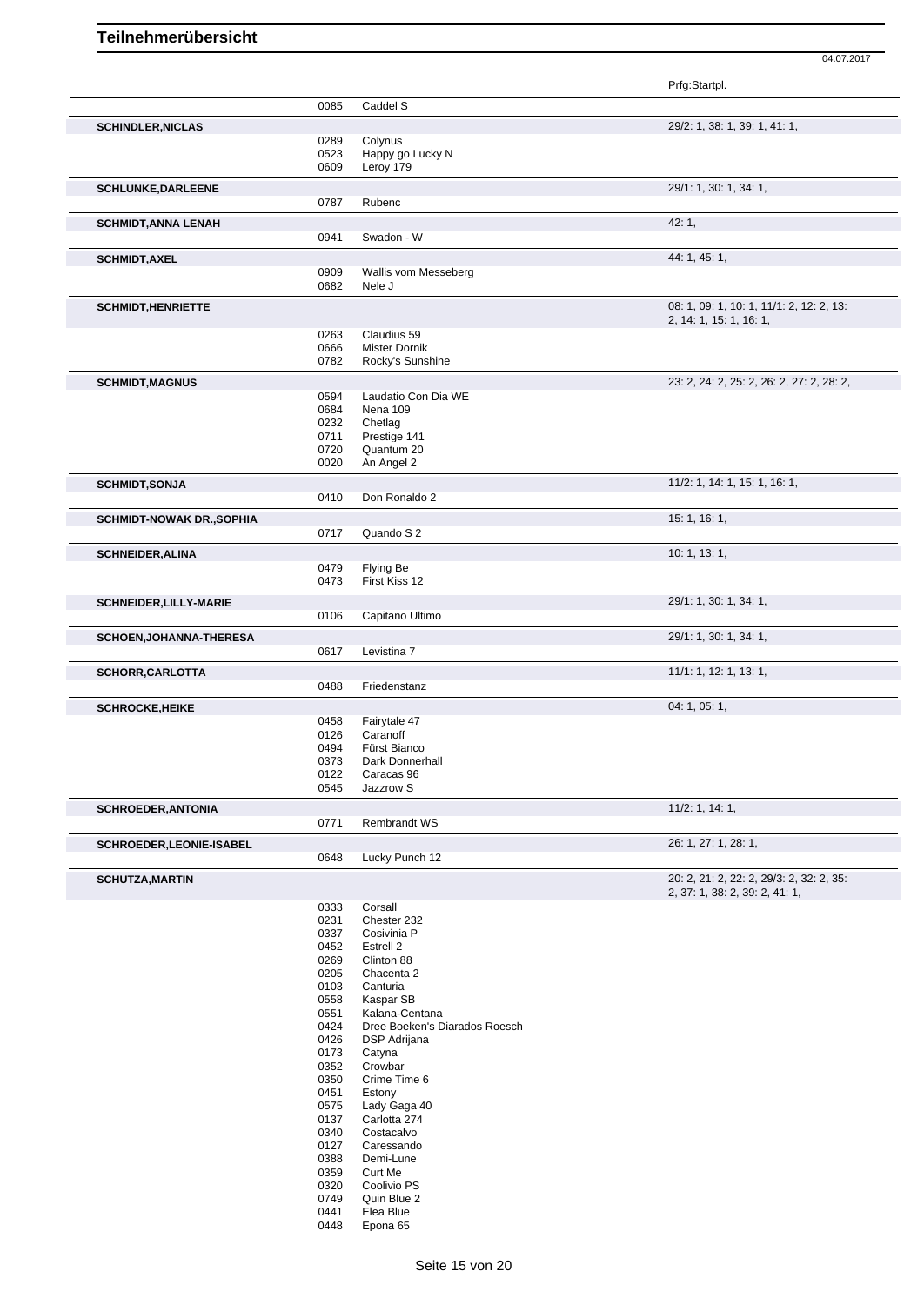|                          |                                                                                      |                                                                                                                                                                               | 04.07.2017                                                          |
|--------------------------|--------------------------------------------------------------------------------------|-------------------------------------------------------------------------------------------------------------------------------------------------------------------------------|---------------------------------------------------------------------|
|                          |                                                                                      |                                                                                                                                                                               | Prfg:Startpl.                                                       |
|                          | 0274<br>0288<br>0005<br>0115<br>0766                                                 | Cobain 9<br>Colorado Blue 2<br>Acocento<br>Captain Morgan 21<br>Rahmannshof Coolina                                                                                           |                                                                     |
| SELKE-JOHN, JASMIN       |                                                                                      |                                                                                                                                                                               | 20: 3, 21: 3, 22: 1, 29/2: 2, 31: 2, 33:                            |
|                          | 0207                                                                                 | Chactouet                                                                                                                                                                     | 2, 36: 2,                                                           |
|                          | 0219<br>0302<br>0855<br>0301<br>0183<br>0681<br>0312<br>0140<br>0792<br>0083<br>0445 | Charina 13<br>Connagold PS<br>Staloucon PS<br>Conmina Blue PS<br>Celine 253<br>Negligé<br>Conthakkato<br>Carquilius PS<br>Salento 2<br>C-Mouse van't Atihof SL<br>Endeavour-V |                                                                     |
| <b>SENS, BARBARA</b>     |                                                                                      |                                                                                                                                                                               | 14:1,                                                               |
|                          | 0943                                                                                 | Rascalino 5                                                                                                                                                                   |                                                                     |
| <b>SENS,LARA</b>         | 0944                                                                                 | Chianti Classico 6                                                                                                                                                            | 02:2,                                                               |
|                          | 0945                                                                                 | Dujardin Imperial                                                                                                                                                             |                                                                     |
| <b>SENST, MELVIN</b>     |                                                                                      |                                                                                                                                                                               | 29/3: 1, 31: 1, 32: 1, 33: 1, 36: 2, 37:                            |
|                          | 0929                                                                                 | Chaciamo                                                                                                                                                                      | 2, 38: 2, 39: 2, 41: 2,                                             |
|                          | 0930                                                                                 | Line up and Wait                                                                                                                                                              |                                                                     |
| SIEWERT, RICK            |                                                                                      |                                                                                                                                                                               | 20: 2, 29/3: 2, 32: 2, 35: 2, 37: 2, 38:<br>2, 39: 2, 40: 1, 41: 2, |
|                          | 0271                                                                                 | Clooney H 2                                                                                                                                                                   |                                                                     |
|                          | 0233<br>0581                                                                         | Chica 125<br>Lamey                                                                                                                                                            |                                                                     |
|                          | 0249                                                                                 | Cibelle 2                                                                                                                                                                     |                                                                     |
|                          | 0335                                                                                 | Cortina 185                                                                                                                                                                   |                                                                     |
|                          | 0292<br>0327                                                                         | Con Amore 12<br>Coriba 3                                                                                                                                                      |                                                                     |
|                          | 0216                                                                                 | Chaparel                                                                                                                                                                      |                                                                     |
|                          | 0831                                                                                 | Sir Charlie Chaplin                                                                                                                                                           |                                                                     |
|                          | 0322                                                                                 | Corallo 7                                                                                                                                                                     |                                                                     |
|                          | 0166<br>0248                                                                         | Cataleya 5<br>Ciamona L                                                                                                                                                       |                                                                     |
|                          | 0160                                                                                 | Cassira 9                                                                                                                                                                     |                                                                     |
|                          | 0262                                                                                 | Clash Royale                                                                                                                                                                  |                                                                     |
|                          | 0252                                                                                 | Cinnamon Twist                                                                                                                                                                |                                                                     |
|                          | 0686<br>0112                                                                         | Nero Uno<br>Capsoul                                                                                                                                                           |                                                                     |
|                          | 0016                                                                                 | Allegra 185                                                                                                                                                                   |                                                                     |
|                          | 0823                                                                                 | Shanaga                                                                                                                                                                       |                                                                     |
|                          | 0917<br>0319                                                                         | Winning Mood 2<br>Cool Man ES                                                                                                                                                 |                                                                     |
|                          | 0613                                                                                 | Let's go to Paris                                                                                                                                                             |                                                                     |
|                          | 0101                                                                                 | Candida BS Z                                                                                                                                                                  |                                                                     |
| SILBEREISEN, LARA        | 0380                                                                                 | Dear Little Yellow                                                                                                                                                            | 08: 2, 09: 2, 10: 2,                                                |
|                          | 0398                                                                                 | Diamant 558                                                                                                                                                                   |                                                                     |
| <b>SKIBBE, ANTONIA</b>   |                                                                                      |                                                                                                                                                                               | 02:1,                                                               |
|                          | 0647                                                                                 | Lucius 54                                                                                                                                                                     |                                                                     |
| SONTOWSKI, ANNE          |                                                                                      |                                                                                                                                                                               | 02:1,                                                               |
|                          | 0691                                                                                 | <b>Nuxus</b>                                                                                                                                                                  |                                                                     |
| SOUJON, NATALIE          |                                                                                      |                                                                                                                                                                               | 04: 1, 06: 1, 07: 1, 11/2: 1, 12: 1, 14:<br>1, 15: 1, 16: 1,        |
|                          | 0813<br>0877                                                                         | Schattentänzer 5<br>TI Feel the Beat                                                                                                                                          |                                                                     |
|                          | 0878                                                                                 | TI Feel the Rythem                                                                                                                                                            |                                                                     |
|                          | 0476                                                                                 | Fleur 425                                                                                                                                                                     |                                                                     |
| SOWA, LISA-MARIE         |                                                                                      |                                                                                                                                                                               | 20: 1, 21: 1, 29/2: 2, 31: 2, 33: 2, 36:<br>2,                      |
|                          | 0775                                                                                 | Renier S                                                                                                                                                                      |                                                                     |
|                          | 0895<br>0156                                                                         | Uppsala 20<br>Cassina 62                                                                                                                                                      |                                                                     |
| <b>STAAKE, ANNE</b>      |                                                                                      |                                                                                                                                                                               | 29/1: 1, 30: 1, 34: 1,                                              |
|                          | 0562                                                                                 | Kiroyal                                                                                                                                                                       |                                                                     |
| <b>STACKE, FRANCESCA</b> |                                                                                      |                                                                                                                                                                               | 23:1,                                                               |
|                          | 0923                                                                                 | Zentis 2                                                                                                                                                                      |                                                                     |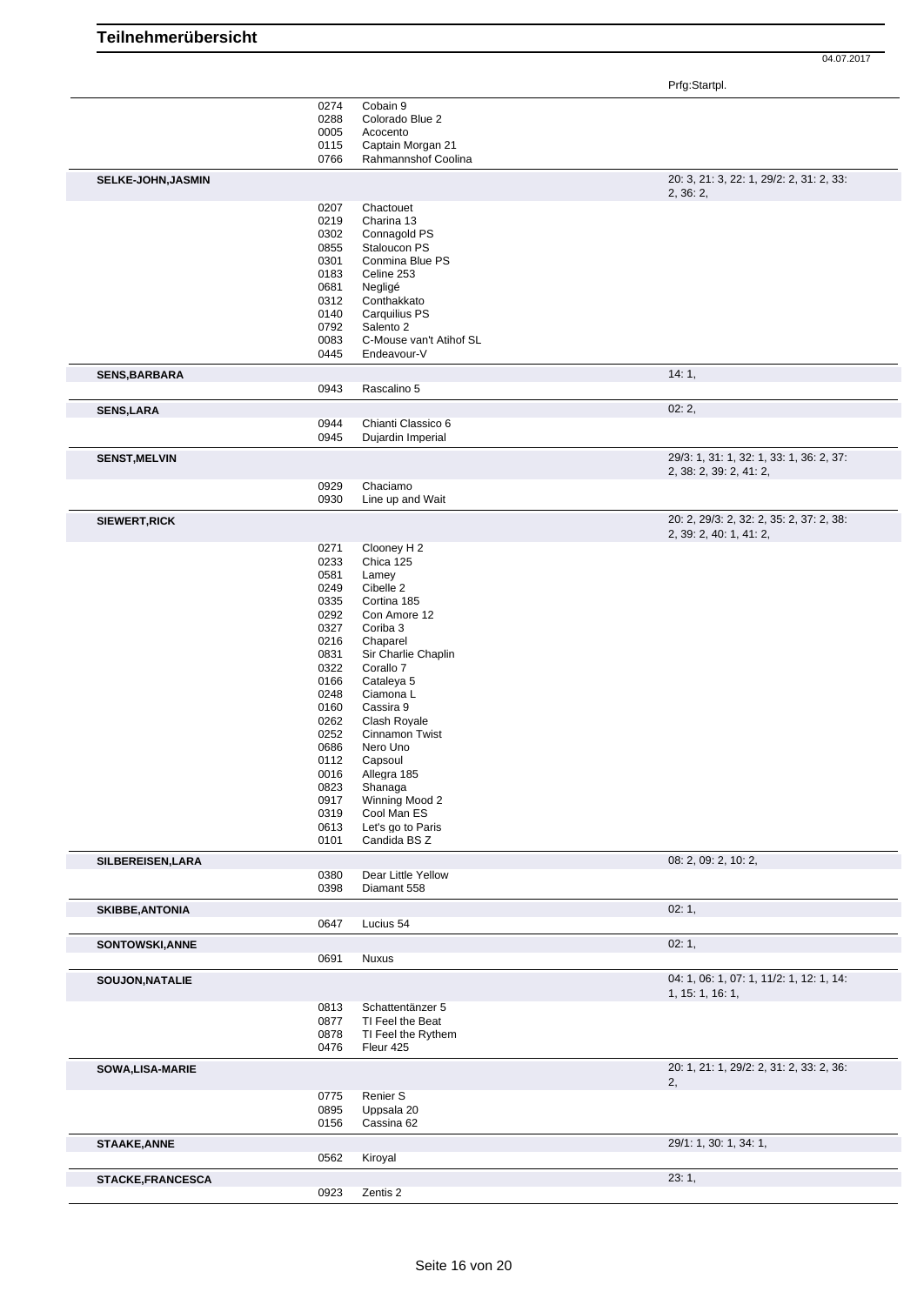|                           |              |                                                    | Prfg:Startpl.                             |
|---------------------------|--------------|----------------------------------------------------|-------------------------------------------|
| <b>STAEGEMANN, DORIS</b>  |              |                                                    | 11/2: 1, 12: 1, 14: 2, 15: 1, 16: 1, 17:  |
|                           | 0384         |                                                    | 1, 18:1,                                  |
|                           | 0540         | Delegate<br>Iskander 9                             |                                           |
|                           | 0637         | Lord of the Dance 35                               |                                           |
| STAUFENBIEL, LYDIA        |              |                                                    | 04: 1, 20: 1,                             |
|                           | 0738         | Querido 55                                         |                                           |
| <b>STEGER, JULIANA</b>    |              |                                                    | 11/1:1,                                   |
|                           | 0845         | Sophia Loreen                                      |                                           |
| <b>STEGMANN, QUIRIN</b>   |              |                                                    | 29/2: 2, 30: 2, 31: 2,                    |
|                           | 0209         | Chalano D                                          |                                           |
|                           | 0336         | Cortus 3                                           |                                           |
| <b>STERNBERG,LUDWIG</b>   |              |                                                    | 29/3: 2, 32: 2, 35: 2, 37: 1, 38: 1, 39:  |
|                           | 0703         | Pentagon 78                                        | 1, 40: 1, 41: 1,                          |
|                           | 0910         | Waterloo 239                                       |                                           |
|                           | 0093         | Callaghan Valley 2                                 |                                           |
|                           | 0612         | Let's go 120                                       |                                           |
|                           | 0220         | Charistea                                          |                                           |
| <b>STILLER, LAURA</b>     |              |                                                    | 04: 1, 11/2: 1, 12: 1,                    |
|                           | 0435         | Dudley-Do-Right                                    |                                           |
|                           | 0341         | Cotton-Club                                        |                                           |
|                           | 0406         | Djamila K                                          |                                           |
| <b>STOLL DR., SABINE</b>  |              |                                                    | 11/2: 1, 14: 1, 15: 1, 16: 1,             |
|                           | 0554         | Karat 264                                          |                                           |
| <b>STREHMEL, LAURA</b>    |              |                                                    | 31: 1, 33: 1, 36: 1, 38: 2, 39: 2, 40: 1, |
|                           | 0616         | Levinia 11                                         | 41:2,                                     |
|                           | 0024         | Arctos 4                                           |                                           |
|                           | 0345         | Courtney B                                         |                                           |
| STREUBEL, PAULINE         |              |                                                    | 26: 1, 27: 1, 28: 1,                      |
|                           | 0791         | Safari 48                                          |                                           |
|                           |              |                                                    |                                           |
| <b>STROEHMER, SIEGMAR</b> |              |                                                    | 20: 3, 21: 2, 22: 2,                      |
|                           | 0124         | Caramel 49                                         |                                           |
|                           | 0759<br>0739 | Quizow<br>Quest 11                                 |                                           |
|                           | 0634         | Lord Izmir                                         |                                           |
|                           | 0680         | My Lord Corrado                                    |                                           |
|                           | 0194         | Cermit 20                                          |                                           |
|                           | 0167         | Catano 30                                          |                                           |
| <b>STROHBEHN, HEIKO</b>   |              |                                                    | 20:1,                                     |
|                           | 0349         | Crawley 2                                          |                                           |
| <b>STROHSCHEER, ANKE</b>  |              |                                                    | 02:1,                                     |
|                           | 0394         | Devolo 3                                           |                                           |
| <b>STRUNK, NELE</b>       |              |                                                    | 26: 1, 28: 1,                             |
|                           | 0499         | Galeja                                             |                                           |
| <b>STUEBING, GUENTER</b>  |              |                                                    | 29/3: 1, 32: 1, 35: 1,                    |
|                           | 0525         | Hein Mück 2                                        |                                           |
| <b>SVENSSON, DENISE</b>   |              |                                                    | 20: 1, 21: 1, 22: 1, 31: 2, 33: 2, 36: 2, |
|                           |              |                                                    | 37: 1, 38: 1, 39: 1, 41: 1,               |
|                           | 0712         | Pretty-Girl 3                                      |                                           |
|                           | 0174         | Cayman 30<br>Cornetto 51                           |                                           |
|                           | 0332<br>0259 | Clarina 8                                          |                                           |
|                           | 0212         | Chandra 35                                         |                                           |
|                           | 0860         | Stylistin II                                       |                                           |
|                           | 0266         | Cliara W                                           |                                           |
|                           | 0834         | Sir Mecklenburg                                    |                                           |
| TAEBLING, LAURA JEAN      |              |                                                    | 11/1: 1, 12: 1, 13: 1, 26: 1, 27: 1, 28:  |
|                           |              |                                                    | 1,                                        |
|                           | 0172<br>0052 | Catwalk Kaj<br>Belcanto 44                         |                                           |
| <b>TAMME,LEA</b>          |              |                                                    | 29/1: 2, 30: 2, 31: 1,                    |
|                           | 0086         | Cadeau du ciel 8                                   |                                           |
|                           | 0055         | Bellis 12                                          |                                           |
| <b>TEMMLER, ANUK</b>      |              |                                                    | 26: 1, 28: 1,                             |
|                           | 0227         | Che Guevara 23                                     |                                           |
| THIES, HANS-WALTER        |              |                                                    | 20: 1, 21: 1, 22: 1, 29/3: 1, 32: 1, 35:  |
|                           |              |                                                    | 1, 37: 1, 42: 1,                          |
|                           | 0854         | Stakkaty wills wissen<br>Dorotheental's Copernikus |                                           |
|                           | 0418<br>0523 | Happy go Lucky N                                   |                                           |
|                           |              |                                                    |                                           |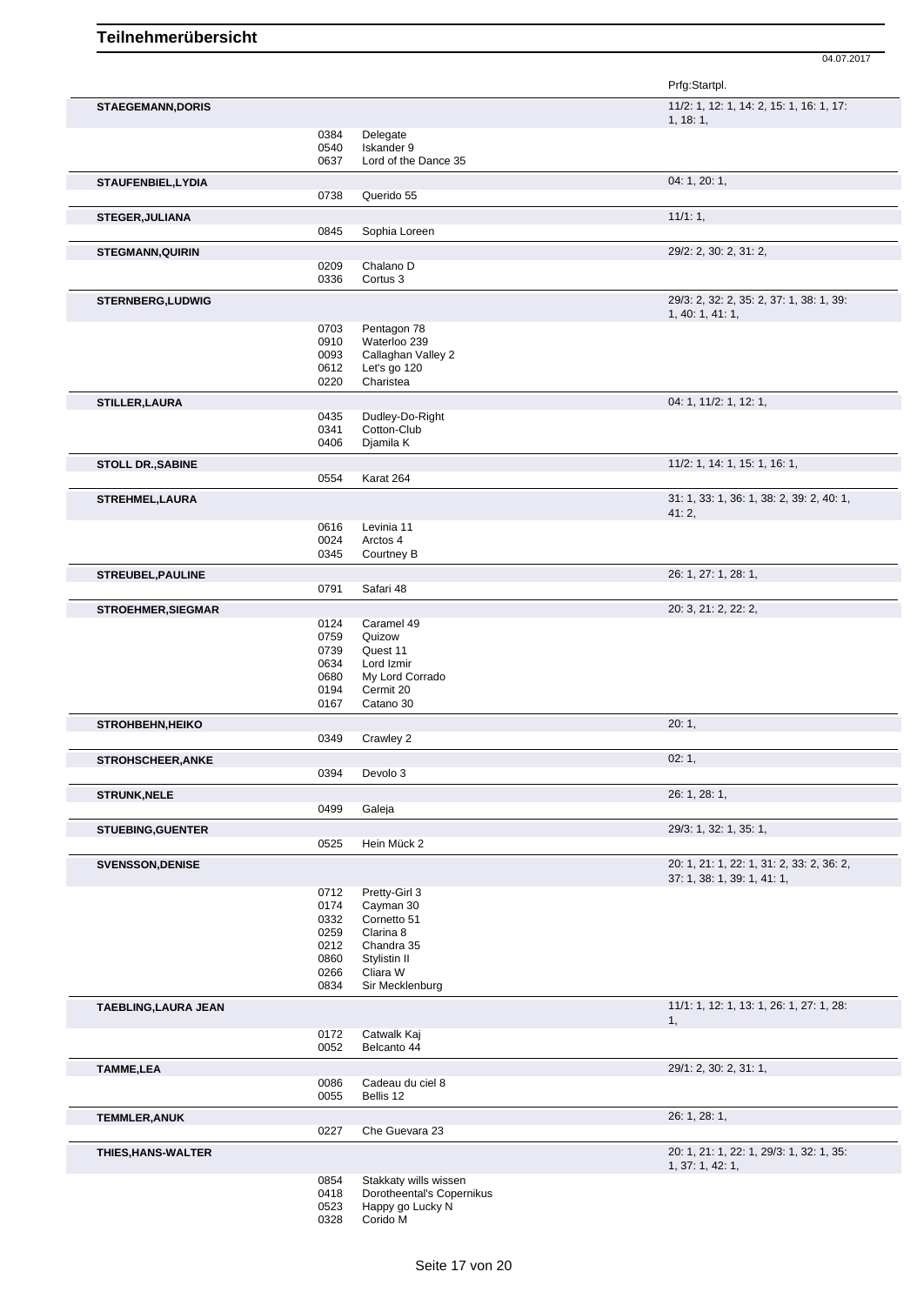| Prfg:Startpl. |
|---------------|
|---------------|

|                                   | 0609         | Leroy 179                      |                                           |
|-----------------------------------|--------------|--------------------------------|-------------------------------------------|
|                                   | 0702         | Pauline wills wissen           |                                           |
|                                   | 0420         | Dorotheental's Lucifer         |                                           |
|                                   | 0419         | Dorotheental's Louisd'or       |                                           |
|                                   | 0134         | Carlos 769                     |                                           |
| <b>THOMA, MARIA MIMI</b>          | 0418         | Dorotheental's Copernikus      | 32: 1, 38: 1, 39: 1, 41: 1,               |
|                                   |              |                                |                                           |
| <b>TIMMRECK, HAUKE</b>            | 0407         | Django Unchained T             | 21:2,                                     |
|                                   | 0354         | Cryptonite                     |                                           |
| <b>ULRICH, JENNIFER</b>           |              |                                | 23: 1, 24: 1, 25: 1,                      |
|                                   | 0321         | Corado 92                      |                                           |
| <b>VOGT, SABRINA VIVIANE</b>      |              |                                | $11/2$ : 1, 14: 1,                        |
|                                   | 0510         | <b>Ginger Queen</b>            |                                           |
| <b>VOIGTLAENDER, JULIA</b>        |              |                                | 01: 2, 02: 2, 04: 1, 06: 1, 11/2: 1, 12:  |
|                                   |              |                                | 1,                                        |
|                                   | 0841         | So Cool 2                      |                                           |
|                                   | 0377         | Dayton Hall                    |                                           |
| <b>VOIGTLAENDER, LIV JOSEFINE</b> | 0763         | Radomir H                      | 29/1: 1, 30: 1, 34: 1,                    |
|                                   |              |                                |                                           |
| VOIGTLAENDER, PIA-KATHARINA       |              |                                | 04: 2, 05: 2, 11/2: 1, 12: 1, 14: 1, 17:  |
|                                   | 0541         | Istergold                      | 1, 18:1,                                  |
|                                   | 0726         | Quater-Moon                    |                                           |
|                                   | 0773         | Renegade S                     |                                           |
|                                   | 0471         | Finest Dream 3                 |                                           |
| VOLLSTAEDT-WERDIER, ELISABET      |              |                                | 02:2,                                     |
|                                   | 0491         | Frühlingsanfang                |                                           |
| <b>VOSS, ANNE</b>                 |              |                                | 31: 1, 33: 1, 36: 1, 39: 1, 40: 1,        |
|                                   | 0516         | Goldeneye 18                   |                                           |
| <b>VOSS, ANN-KATHRIN</b>          |              |                                | 08: 2, 09: 2, 10: 2,                      |
|                                   | 0915<br>0389 | Wilky May FH<br>Der Elfenprinz |                                           |
|                                   |              |                                |                                           |
| <b>WACHSMUTH, CELINE</b>          |              |                                | 26: 1, 27: 1, 28: 1,                      |
|                                   | 0001         | A happy Celebration            |                                           |
| <b>WACHSMUTH, MAREK</b>           |              |                                | 23: 1, 24: 1, 25: 1, 29/1: 1, 30: 1, 34:  |
|                                   | 0645         | Lucca 104                      | 1,                                        |
|                                   | 0672         | Montgomerie                    |                                           |
| WAGNER, CHANTAL ALLYSHA           |              |                                | 42:1,                                     |
|                                   | 0948         | Nordstern                      |                                           |
| <b>WAGNER, KIMBERLEY ASHLEY</b>   |              |                                | 42: 1,                                    |
|                                   | 0948         | Pollyana                       |                                           |
| <b>WASTL, JENNIFER</b>            |              |                                | 26: 1, 28: 1,                             |
|                                   | 0746         | Quicky 23                      |                                           |
| <b>WEBER, CAROLINE FRIEDERIKE</b> |              |                                | 04: 1, 11/2: 1, 14: 1, 15: 1, 16: 1,      |
|                                   | 0916         | Winnimay II                    |                                           |
|                                   | 0529         | Hennessy W                     |                                           |
|                                   | 0649<br>0830 | Luenel<br>Sir Bechstein        |                                           |
|                                   | 0455         | Fabiamo                        |                                           |
|                                   | 0468         | Feli le Fou                    |                                           |
|                                   | 0368         | Danique 3                      |                                           |
|                                   | 0641         | Lovigno 3                      |                                           |
|                                   | 0832         | Sir Hastings                   |                                           |
| WEBERBAUER, LEA                   | 0704         |                                | 23: 2, 24: 2, 25: 2,                      |
|                                   | 0908         | Pepe 137<br>Vivus vM           |                                           |
|                                   |              |                                |                                           |
| WEIFFENBACH, LEO-ALEXANDER        | 0781         | <b>Rocky 1333</b>              | 08: 1, 09: 1, 10: 1, 23: 1, 24: 1,        |
|                                   | 0240         | Chocolate 48                   |                                           |
| <b>WEIFFENBACH, TILL-OLIVER</b>   |              |                                | 29/2: 1, 31: 1, 33: 1, 36: 1,             |
|                                   | 0315         | Conto Blanco                   |                                           |
| <b>WEILERT, ANNA</b>              |              |                                | 01: 1, 02: 1, 03: 2, 04: 1, 05: 1, 06: 2, |
|                                   |              |                                | 07: 2, 17: 1, 18: 1, 19: 1,               |
|                                   | 0761         | Quotenkönig 2                  |                                           |
|                                   | 0068         | Bombastic 8                    |                                           |
|                                   | 0076         | Bosporus 8                     |                                           |
|                                   | 0718<br>0048 | Quaneur<br>Be my Hero          |                                           |
|                                   | 0721         | Quantum of Solace B            |                                           |
|                                   | 0953         | Don Royal 13                   |                                           |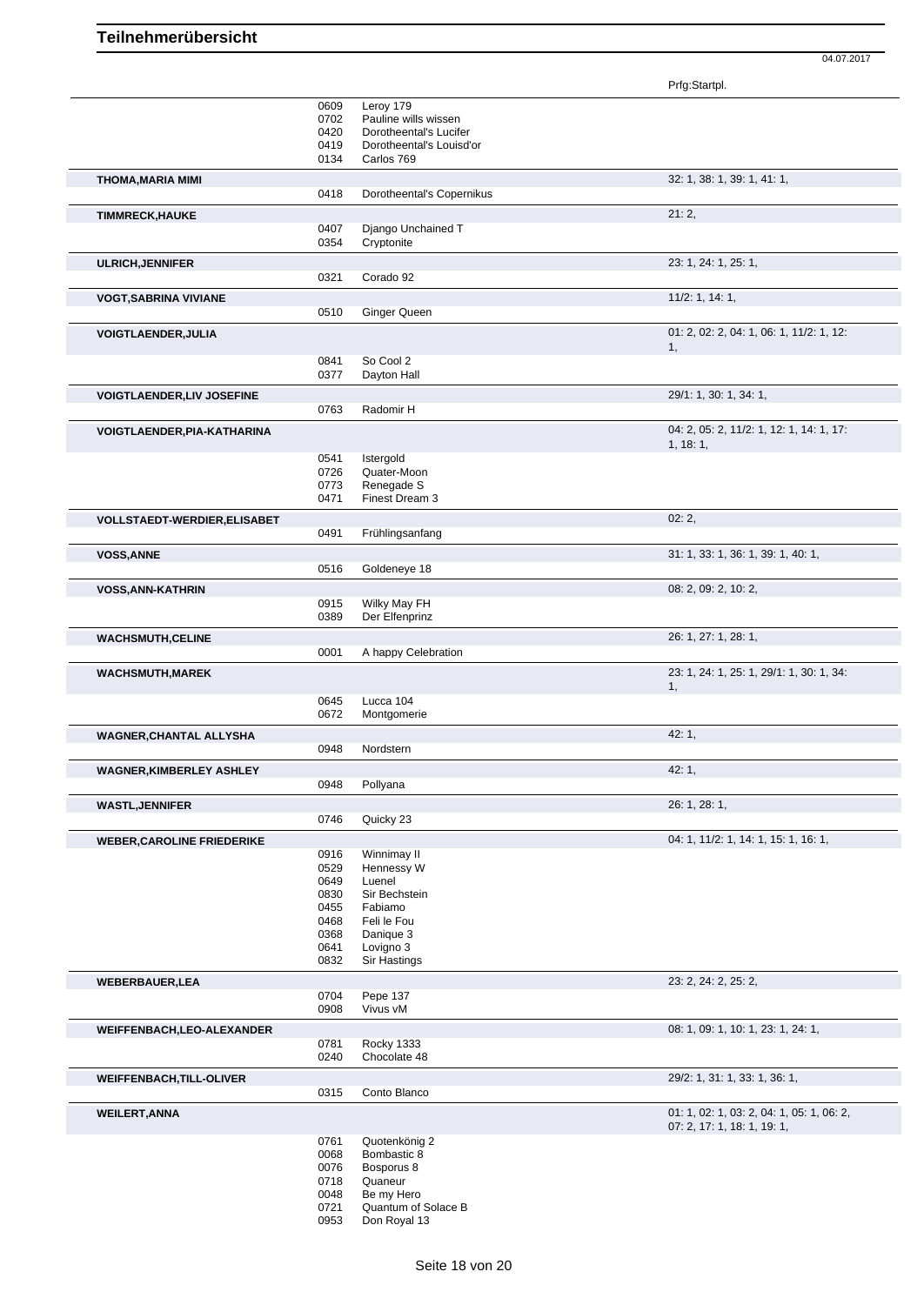04.07.2017

|                                 |              |                                    | Pily Stallpi.                             |
|---------------------------------|--------------|------------------------------------|-------------------------------------------|
|                                 | 0056         | Belmor                             |                                           |
|                                 |              |                                    | 04:1,                                     |
| <b>WEISHAUPT, HENRIETTE</b>     | 0464         | Fats Domino 14                     |                                           |
|                                 |              |                                    |                                           |
| <b>WEISS, SASKIA</b>            |              |                                    | 29/1: 1, 30: 1, 34: 1,                    |
|                                 | 0295         | Con Joy                            |                                           |
| <b>WELLING,ERIK</b>             |              |                                    | 20: 1, 21: 1, 29/3: 1, 30: 1,             |
|                                 | 0549         | Jumping Jack 34                    |                                           |
|                                 | 0283         | Coks-Kopf                          |                                           |
|                                 | 0480         | For Freedom EKT                    |                                           |
|                                 | 0098         | <b>Canabis Girl</b>                |                                           |
|                                 | 0849         | Specksbosch Tilla                  |                                           |
|                                 | 0700         | Paskoli                            |                                           |
|                                 | 0245         | Chuck Lorre                        |                                           |
|                                 | 0921         | Zackenmähne                        |                                           |
|                                 | 0131         | Carlchen 89                        |                                           |
|                                 | 0677         | Mrs.Right                          |                                           |
| <b>WENDEL, LARA-ISABEL</b>      |              |                                    | 29/1: 1, 30: 1, 34: 1,                    |
|                                 | 0230         | Chellistin II B                    |                                           |
| <b>WERNICKE, PAULA</b>          |              |                                    | 26: 1, 27: 1, 28: 1,                      |
|                                 | 0951         | <b>Charlien Sheen</b>              |                                           |
|                                 |              |                                    |                                           |
| <b>WESTDICKENBERG, BRIGITTA</b> |              |                                    | 11/2:1,                                   |
|                                 | 0456         | Fabriana 17                        |                                           |
| <b>WESTPHAL, NATHALIE</b>       |              |                                    | 04:1,                                     |
|                                 | 0467         | Fehrbellin 15                      |                                           |
| <b>WIDMAYER, EMILIA</b>         |              |                                    | 23: 1, 24: 1, 25: 1, 26: 1, 27: 1, 28: 1, |
|                                 | 0463         | Farrari                            |                                           |
|                                 | 0553         | Kantje's Amethist                  |                                           |
|                                 |              |                                    |                                           |
| <b>WIDMAYER, PHILINE</b>        |              |                                    | 29/1: 2, 30: 2, 31: 1, 33: 1, 34: 2, 36:  |
|                                 |              |                                    | 1,                                        |
|                                 | 0513         | <b>GK Quentin</b>                  |                                           |
|                                 | 0254         | Ciro van Alfen                     |                                           |
|                                 | 0150<br>0687 | Casquintero<br>News from Inniskeen |                                           |
|                                 |              |                                    |                                           |
| <b>WINANDY, EMILIE</b>          |              |                                    | 29/2:1,                                   |
|                                 | 0743         | Quibell 20                         |                                           |
|                                 | 0072         | Bonita 448                         |                                           |
|                                 | 0119         | Captian Jack D                     |                                           |
|                                 | 0222         | Charlet H                          |                                           |
|                                 | 0903         | Ville Valo                         |                                           |
|                                 | 0484         | Forrest 44                         |                                           |
| <b>WISCHNEWSKI, ANNA</b>        |              |                                    | 20: 1, 29/1: 1,                           |
|                                 | 0511         | Gioconda 40                        |                                           |
|                                 | 0255         | Cixpac                             |                                           |
|                                 | 0251         | Cinderella 723                     |                                           |
|                                 | 0019         | Amona K                            |                                           |
|                                 | 0524         | Harizona                           |                                           |
| <b>WISSENBACH, MARTIN</b>       |              |                                    | 20: 2, 21: 2, 22: 1, 29/3: 1, 37: 1, 38:  |
|                                 |              |                                    | 1, 39: 1, 41: 1,                          |
|                                 | 0132         | Carleyle                           |                                           |
|                                 | 0154         | Cassiko                            |                                           |
|                                 | 0557         | Kasanova de la Pomme               |                                           |
| <b>WITT, ANNETT</b>             |              |                                    | 20: 1, 21: 1, 29/2: 1, 31: 2, 33: 2, 36:  |
|                                 |              |                                    | 2,                                        |
|                                 | 0229         | Checkpoint Charly 10               |                                           |
|                                 | 0304<br>0626 | Conracini<br>Little Lady 243       |                                           |
|                                 |              |                                    |                                           |
| WITTE, UDO                      |              |                                    | 14: 1, 15: 1, 16: 1,                      |
|                                 | 0816         | Seldom 5                           |                                           |
| <b>WITTENBERG, THORSTEN</b>     |              |                                    | 32: 2, 35: 2, 37: 2, 38: 2, 39: 2, 41: 2, |
|                                 | 0176         | Ce Vier                            |                                           |
|                                 | 0145         | Cashell                            |                                           |
|                                 | 0858         | Stathaga                           |                                           |
|                                 | 0851         | Stagolda                           |                                           |
|                                 | 0081         | C-Balthasar                        |                                           |
|                                 | 0118         | Captain-Fly                        |                                           |
|                                 | 0082         | C-Bruno                            |                                           |
|                                 | 0226         | Charonesse                         |                                           |
| <b>WRICKE, MAXIMILIAN</b>       |              |                                    | 20: 2, 21: 2, 22: 2, 29/3: 2, 32: 2, 35:  |
|                                 |              |                                    | 2, 37: 2, 38: 1, 39: 1, 40: 1, 41: 1,     |
|                                 | 0306         | Consandro 3                        |                                           |
|                                 | 0360         | Curtis 59                          |                                           |
|                                 | 0211         | Chandra 34                         |                                           |
|                                 | 0031         | Askido 2                           |                                           |
|                                 | 0696<br>0417 | Olivander 2<br>Dorette 197         |                                           |
|                                 |              |                                    |                                           |